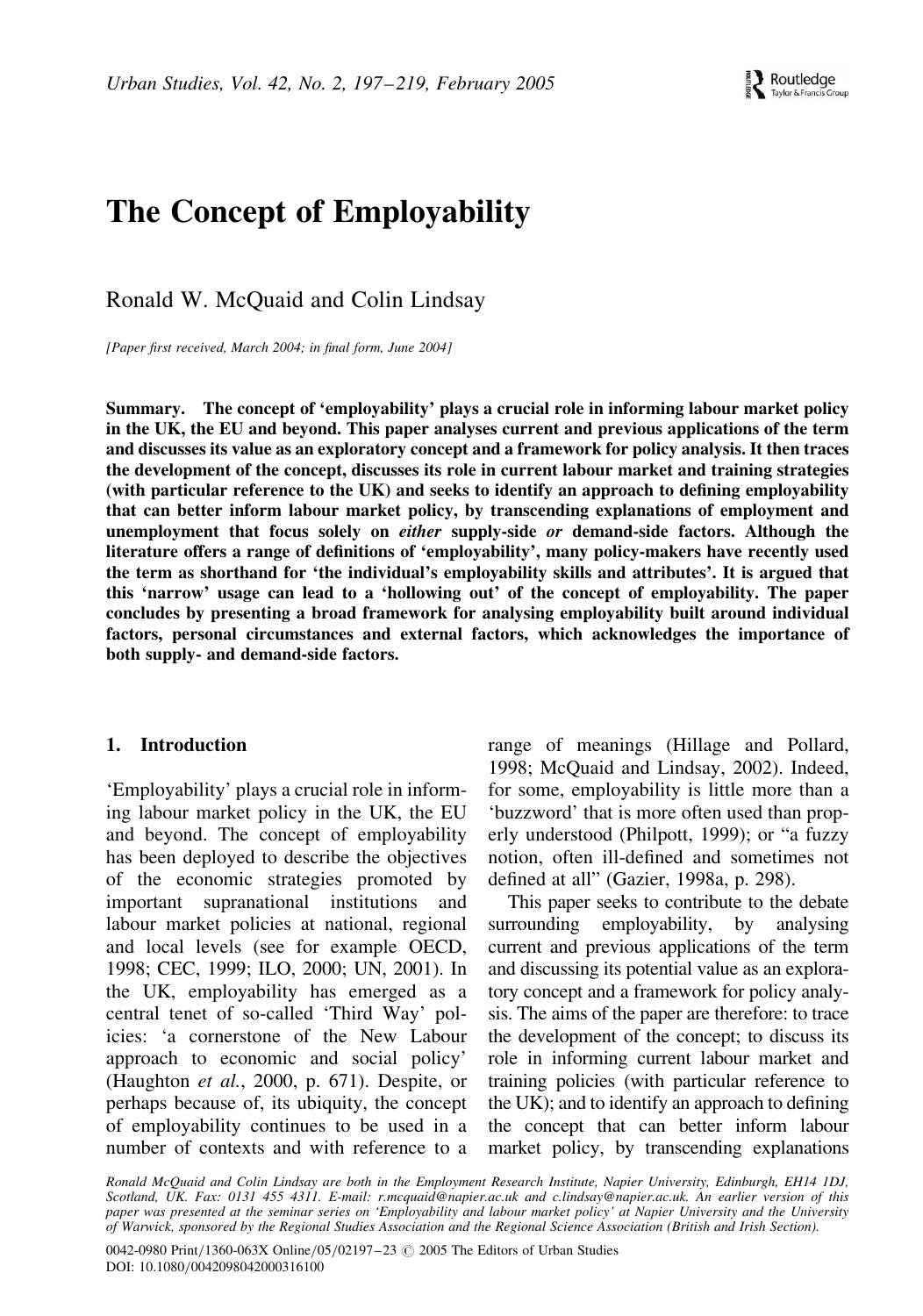of unemployment that focus solely on either supply- or demand-side factors.

Following this introduction, section 2 of the paper discusses the importance of the concept of employability to local, national and international labour market policy. Section 3 considers working definitions of employability and traces the historical development of the concept. Section 4 examines in detail the manner in which the concept is currently applied in discussions of labour market policy in the UK. In section 5 of the paper, we argue that the manner in which the term 'employability' is currently used by many policy-makers, as shorthand for 'the individual's employability skills', represents a 'narrow' usage of the concept and contrast this with attempts to arrive at a more broadly defined concept of employability. In section 6, an holistic framework for understanding employability is set out, acknowledging the importance of both supply-side and demand-side factors affecting the labour market outcomes experienced by individuals. Finally, some conclusions are presented. The concept of employability relates to those: in work and seeking to improve or sustain their position in the labour market; in education; and out of work. However, the focus of this paper is largely, but not exclusively, on employability as it relates to unemployed job seekers and labour market policy.

## 2. Employabilityand Labour Market Policy

Employability, a relatively obscure concept a decade ago, now commands a central place in labour market policies in the UK, many other European states and beyond. At the supranational level, employability formed one of the four original pillars of the European Employment Strategy, having emerged as a defining theme of the Extraordinary European Council on Employment (the so-called Jobs Summit), which took place in Luxembourg in November 1997 (CEC, 1999). The promotion of employability in the workplace and among young people, the unemployed and other potentially disadvantaged groups in the labour market remains an important goal for the revised European Employment Strategy, formulated in 2003, which emphasises three overarching objectives: full employment; quality and productivity at work; and cohesion and an inclusive labour market (CEC, 2003a).

Whereas the original EU strategy included employability as a pillar of its approach, the more flexible, longer-term strategy now advocated by the European Commission speaks of promoting more and better 'investment in human capital and strategies for lifelong learning'. However, this and many of the Commission's other guidelines for implementing the strategy (or so-called ten commandments) reflect the pre-existing focus on employability, including: the promotion of active and preventative measures for the (especially long-term) unemployed and inactive; improving financial incentives to make work pay; and promoting active ageing (CEC, 2003b).

Other cross-national institutions concerned with labour market policy have similarly emphasised the importance of employability. The United Nations (UN) has made employability one of its four priorities for national policy action on youth employment (along with entrepreneurship, equal opportunities between young men and women and employment creation). To this end, the UN's Youth Employment Network has suggested that

All countries need to review, re-think and re-orient their education, vocational training and labour market policies to facilitate the school to work transition and to give young people ... a head start in working life (UN, 2001, p. 4).

Finally, the OECD's influence in promoting employability-focused labour market policies arguably pre-dates both of these initiatives. Although less inclined to deploy the concept of 'employability', by the mid 1990s the OECD (1994a, 1994b) had begun to advocate strongly more active labour market policies in order to break the 'dysfunctional division' between the working population and the unemployed. The need for strategies targeting "low-paid and unskilled job seekers [and]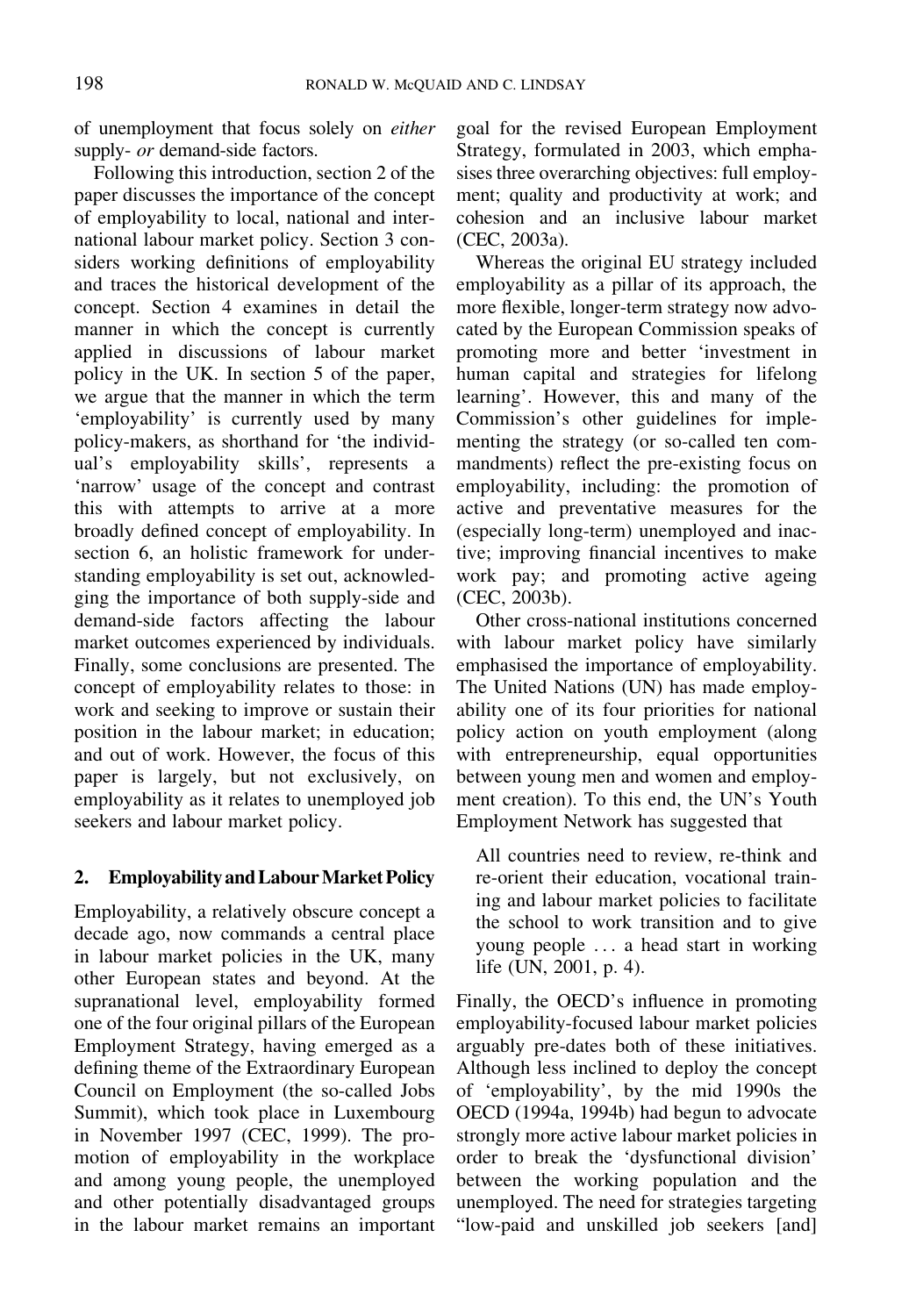enhancing the effectiveness of active labour market policies and lifelong learning to maintain employability" continued to form the central focus of the Organisation's labour market policy agenda throughout the 1990s (OECD, 1998, p. 4). Indeed, it has been argued that by the end of the decade the OECD (particularly through its 1994 'Jobs Study') had played a crucial role in promoting active policies to improve the employability of the unemployed across international boundaries (Sinfield, 2001).

At the national level in the UK, as in many other EU states, the European Employment Strategy's focus on employability (and especially on providing a 'fresh start' to the young unemployed who have been out of work for at least six months) has been particularly influential. Employability was a key theme of UK's EU presidency in 1998 (Verhaar and Smulders, 1999). The concept has found expression within the UK's national Employment Action Plans and the current government's welfare to work agenda, with the New Deal programmes at its centre (DfEE, 1997a, 1997b, 1998; DWP, 2002). Improving the employability of young people, the long-term unemployed, lone parents, the disabled and other disadvantaged job seekers is the primary objective for the New Deal, which seeks to provide interventions designed to address the skills of participants while also 're-attaching' them to the labour market. Indeed, ministers have described the New Deal as being defined by the principles of 'quality, continuity and employability' (DfEE, 1997a). At regional and local levels, many of these, or similar, policies to tackle employability issues have been implemented or devised by area-based development agencies, local authorities and other bodies such as careers services.

This discussion illustrates that employability is not merely a subject of theoretical debate. The concept has become a cornerstone of labour market policies and employment strategies in the UK and elsewhere. Yet it is perhaps only the relatively recent emergence of employability as an all-embracing objective for national and supranational policies to address unemployment that has led to attempts to arrive at a thoroughgoing definition. Prior to discussing a broad concept of employability, however, we will review some established definitions and current and historical uses of the term.

# 3. What Is Employability?

#### 3.1 Working Definitions

As noted above, the concept of employability continues to be applied within a range of different contexts and to both those in work and those seeking work. Accordingly, while it is simple enough to assign 'employability' a straightforward dictionary definition, such as 'the character or quality of being employable', arriving at a working definition is a far more complex process. Perhaps understandably, employers have tended to view employability as primarily a characteristic of the individual. The Confederation of British Industry (CBI) has defined employability thus

Employability is the possession by an individual of the qualities and competencies required to meet the changing needs of employers and customers and thereby help to realise his or her aspirations and potential in work (CBI, 1999, p. 1).

The UK government has similarly arrived at a definition that, while implying that employability-development is a priority for government, again places individuals' skills at the centre of the concept

Employability means the development of skills and adaptable workforces in which all those capable of work are encouraged to develop the skills, knowledge, technology and adaptability to enable them to enter and remain in employment throughout their working lives (HM Treasury, 1997, p. 1).

Other attempts to define the concept have hinted at a more holistic approach, emphasising the impact of both individual characteristics and labour market conditions—i.e. both labour demand and supply factors. The Canadian government's Labour Force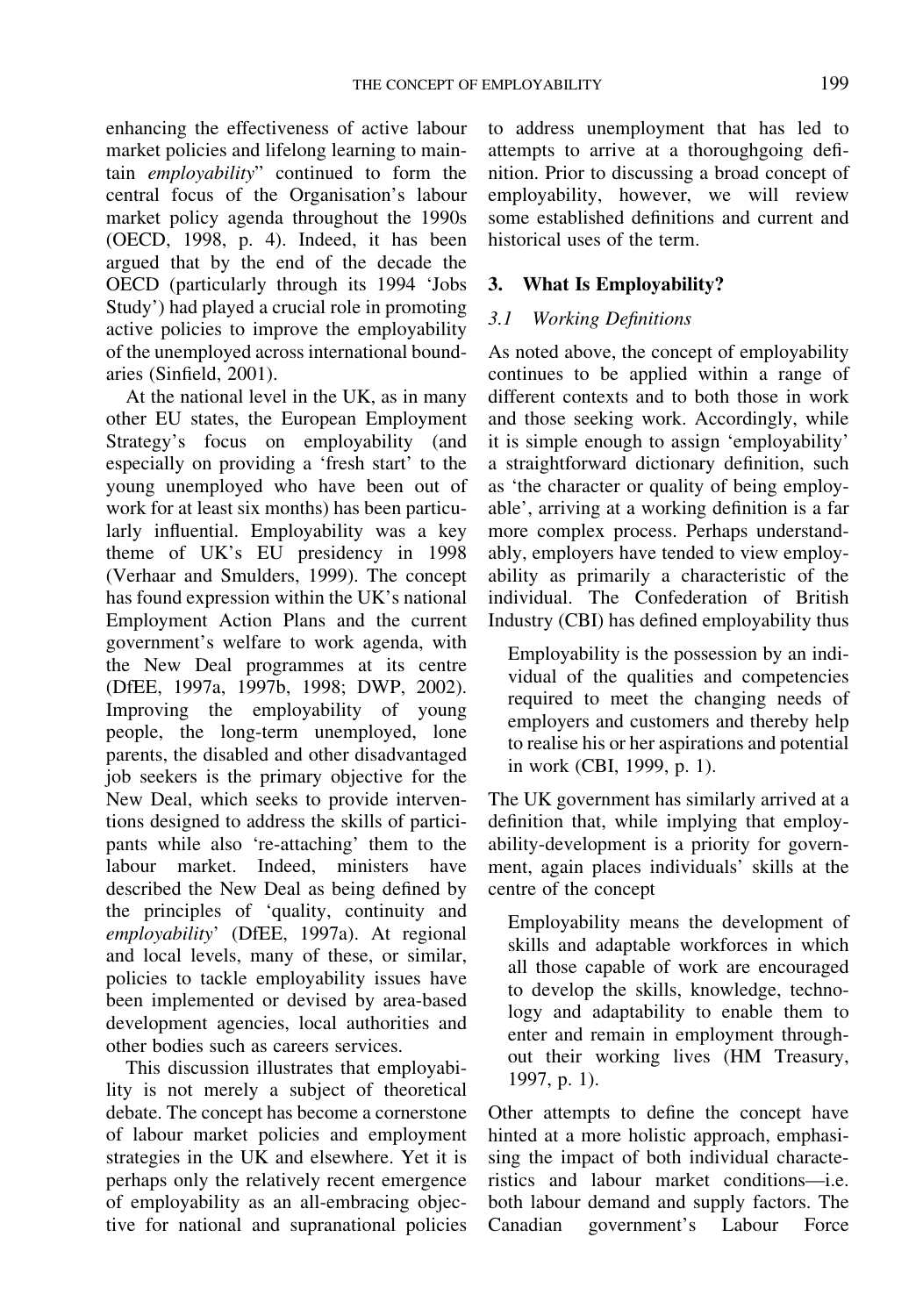Development Board offered the following definition

Employability is the relative capacity of an individual to achieve meaningful employment given the interaction of personal circumstances and the labour market (Canadian Labour Force Development Board, 1994, p. viii).

Similarly, research for the Northern Ireland Executive has explicitly suggested a wide working definition of employability

Employability is the capability to move into and within labour markets and to realise potential through sustainable and accessible employment. For the individual, employability depends on: the knowledge and skills they possess, and their attitudes; the way personal attributes are presented in the labour market; the environmental and social context within which work is sought; and the economic context within which work is sought (DHFETE, 2002, p. 7).

The Northern Irish approach appears to follow on from approaches such as that suggested by Hillage and Pollard (1998) who developed a broad-ranging definition of the concept, seeing employability as an individual's ability to gain initial employment, maintain employment, move between roles within the same organisation, obtain new employment if required and (ideally) secure suitable and sufficiently fulfilling work. Hence this covers both unemployed people looking for work and employed people seeking alternative jobs or promotion. Employability thus involves

The capability to move self-sufficiently within the labour market to realise potential through sustainable employment. For the individual, employability depends on the knowledge, skills and attitudes they possess, the way they use those assets and present them to employers and the context (e.g. personal circumstances and labour market environment) within which they seek work (Hillage and Pollard, 1998, p. 12).

In general, the differences in perspectives appear to revolve fundamentally around whether the focus is upon the individual's characteristics and 'readiness' for work, or upon the factors influencing a person getting into a job (or job 'match' in job search theory), moving jobs or improving their job.

# 3.2 The Historical Evolution of the Concept of Employability

The historical antecedents of the current employability debate can be traced back at least a century. Gazier's (1998a, 1998b, 2001) work on employability provides a useful overview of the concept's development towards currently accepted definitions. He distinguishes between seven operational versions of the concept of employability—namely

- Dichotomic employability—emerging at the beginning of the 20th century in the UK and the US. Gazier describes this formulation of the concept of employability as 'dichotomic' due to its focus on the opposite poles of 'employable' and 'unemployable', initially with little or no gradation: employable referring to those who were able and willing to work; unemployable referring to those unable to work and in need of 'relief'.
- Socio-medical employability—emerging before the 1950s in the US, the UK, Germany and elsewhere, referring to the distance between the existing work abilities of socially, physically or mentally disadvantaged people and the work requirements of employment.
- Manpower policy employability—developed mainly in the US since the 1960s, and extending underlying discussions of socio-medical employability to other socially disadvantaged groups, with the emphasis again on the distance between the existing work abilities of the disadvantaged and the work requirements of employment.
- Flow employability—emerging in the French sociology literature of the 1960s, and focusing on the demand side and the accessibility of employment within local and national economies, with employability defined as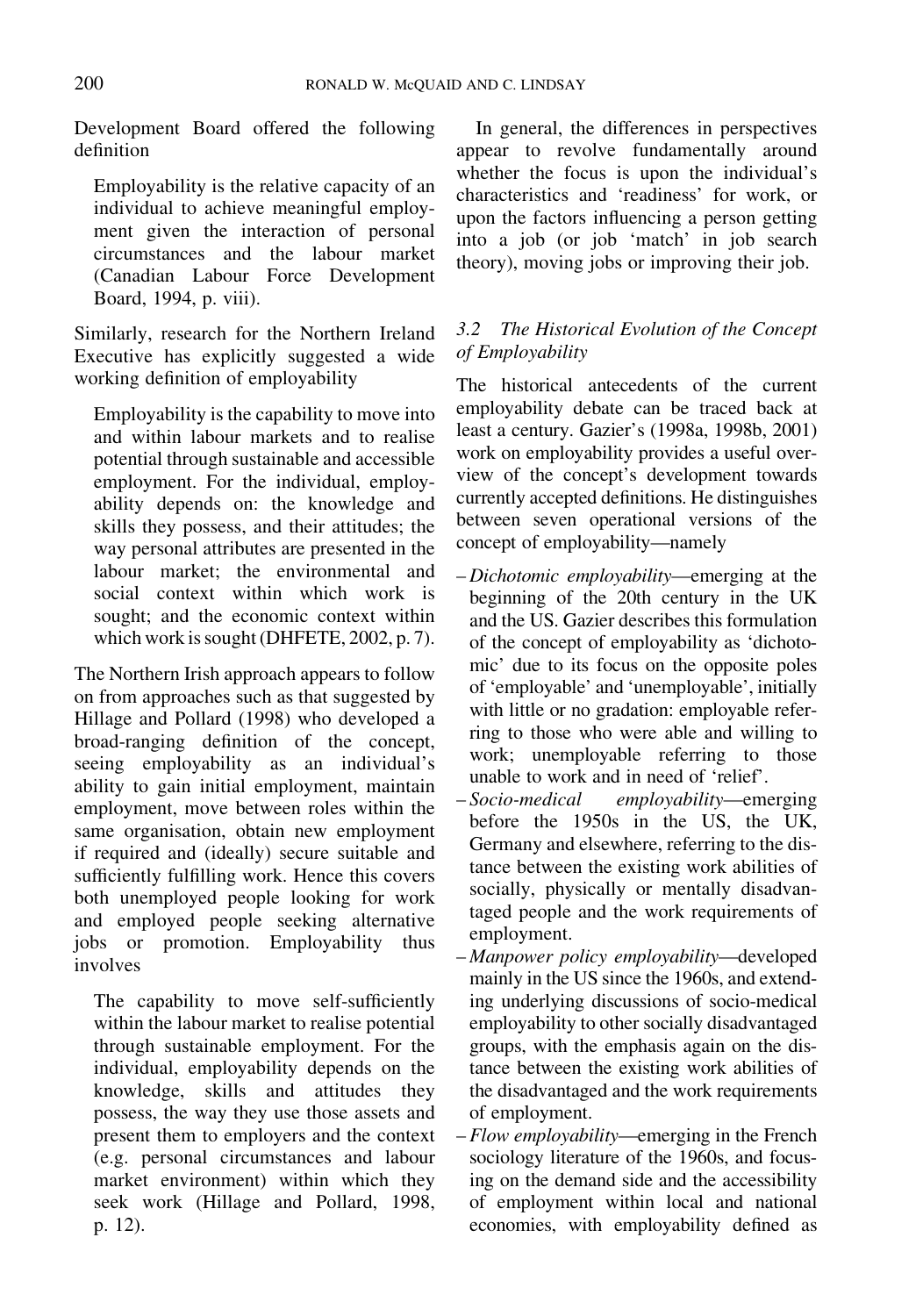"the objective expectation, or more or less high probability, that a person looking for a job can have of finding one" (Ledrut, 1966; quoted in Gazier, 1998b, p. 44).

- Labour market performance employability—used internationally since the end of the 1970s. This understanding of the concept focuses on the labour market outcomes achieved by policy interventions, measurable in terms of days employed, hours worked and payment rates, and other labour market outcomes for individuals participating in employability-related programmes.
- Initiative employability—emerging in the North American and European human resource development (HRD) literature of the late 1980s, reflecting an acceptance amongst individuals and organisations that successful career development requires the development of skills that are transferable and the flexibility to move between job roles. Again, the focus is on the individual, with the onus on workers to develop their skills and networks in the workplace, so strengthening their position when they wish, or are required, to move.
- Interactive employability—emerging first in North America and then internationally since the end of the 1980s, and maintaining the emphasis on individual initiative, while also acknowledging that the employability of the individual is relative to the employability of others and the opportunities, institutions and rules that govern the labour market. This can be seen as implying the importance of the role of employers and labour demand in determining a person's employability. Gazier identifies two main operational implications arising from this approach to employability: the targeting of long-term unemployed people and other disadvantaged groups by policy-makers; and the resulting focus of many Western governments on activation policies which seek to intervene to prevent long-term unemployment and labour market disadvantage.

Gazier suggests that these seven versions of the concept of employability can be identified

as emerging in three waves. The first wave, and the first use of the concept, centring on 'dichotomic employability', emerged in the early decades of the 20th century. Although useful for distinguishing the 'employable' from the 'unemployable' (i.e. those eligible for welfare benefits), this rather simplistic version of the concept was more an 'emergency distinction' than a labour market policy tool. However, a version of this concept has been raised more recently in labour market models concerning whether unemployed people may be 'unemployable', partly due to technological change (Saint-Paul, 1996). The second wave began around the 1960s, as three very different versions of the concept were used by statisticians, social workers and labour market policy-makers. 'Socio-medical employability' and the related 'manpower policy employability' focused on identifying and measuring the distance between individual characteristics and the demands of work in the labour market. 'Flow employability', limited almost entirely to the French policy literature, offered a radical alternative, focusing on the demand side of the labour market, macro-level economic change and (crucially) the absorption rate of the economy.

Gazier acknowledges that these versions of employability have now largely given way to a third wave incorporating three new formulations of the concept, originating in the 1980s and developed in the 1990s: the outcome-based 'labour market performance employability'; 'initiative employability', with its focus on individual responsibility; and 'interactive employability', which "maintains the focus on individual adaptation, but introduces a collective/interactive priority" (Gazier 1998a, p. 300). Gazier concludes that while earlier versions of the concept of employability have fallen away, having been exposed as too static and one-sided, 'labour market performance employability' remains a basic component of policy evaluation (although, notably, it is not explicitly attached to any more general view of employability), while 'initiative employability' has retained a limited role in HRD thinking.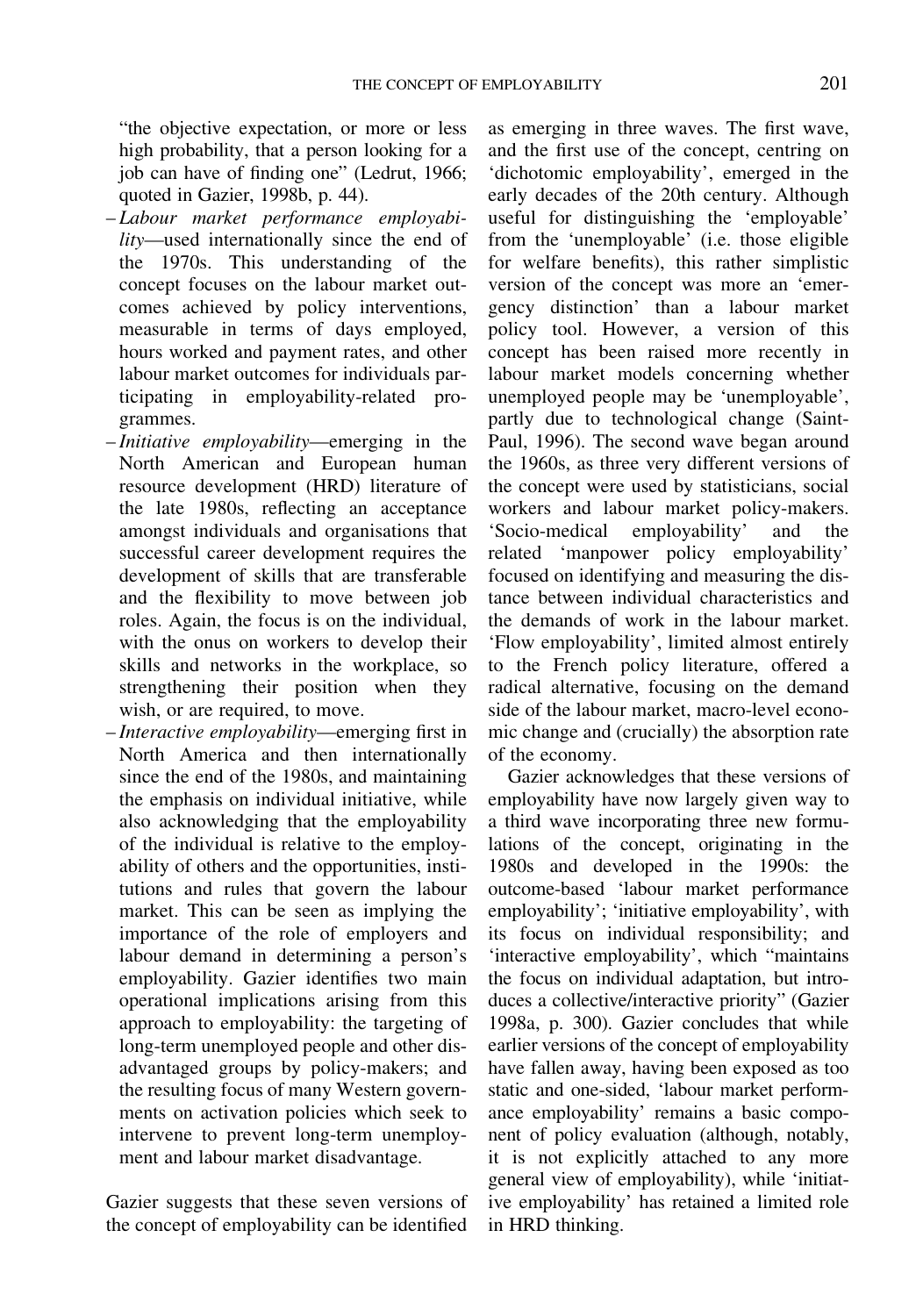Indeed, human resource development literature has continued to use employability as an important explanatory and descriptive concept, with employer–employee relations no longer being seen as being based on the traditional model of reciprocal loyalty (Rajan, 1997; Ellig, 1998; Baruch, 2001). Instead, they involve a form of personal, psychological contract from which the individual seeks: a sense of balance between personal time and work; a form of work organisation that allows autonomy to concentrate on specifically defined objectives; and, personal development made possible through continuous learning that adds to individual employability. From a business perspective, the promotion of employability both within and beyond the organisation has therefore become increasingly viewed as the key to developing a 'flexible and adaptable' workforce (CBI, 1999). Similarly, the UK government has recognised that an individual's employment security increasingly depends not upon attachment to a single employer, but on their having skills that will attract a range of employers (DfEE, 1997c).

Finally, Gazier suggests that a consensus has gradually emerged around the concept of 'interactive employability' as a defining idea in labour market policy, reflecting an acceptance that employability is about overcoming a broad array of barriers to work faced by individuals and that employability policies should therefore focus not just on individuals. However, as we argue below, there is evidence that the current application of the concept of employability, at least within labour market policy, often, but not exclusively, leans heavily upon its individualcentred, supply-side components.

## 4. The Rise of the Concept of Employability

We have seen that the concept of employability has been used in various contexts and formats over a century. In the past decade or so, factors that have given increased impetus to the use of the concept of employability have included: its potential role in tackling the social inclusion of disadvantaged groups; a reaction to the consequences of high levels of the long-term unemployed and inactivity; and the trend towards new types of relationships between employers and employees. First, the increasing importance of employability in labour market policy can be partly sourced to an "emphasis on skillsbased solutions to economic competition and work-based solutions to social deprivation" (Hillage and Pollard, 1998, p. 4). Within this context, the drive for employability is more than a means of offering workers the opportunity to develop flexible skills as an alternative to security of tenure. Rather, the development of individuals' employability is viewed as a crucial step towards improving access to employment (particularly for disadvantaged groups) and therefore a necessary element within strategies seeking to address unemployment and social exclusion.

However, the emphasis on the skills of individuals implicit within much of the labour market policy literature has raised concerns that the 'interactive' elements of the concept of employability have been lost amongst a welter of discussions centring on how best to activate and 'up-skill' the unemployed and other disadvantaged groups. While Gazier (2001) and others suggest that employability is now commonly understood as involving an interaction between the individual and other actors and conditions in the labour market, the policy debate and the content of labour market strategies have often focused on individual-centred, supply-side solutions. This supply-side policy orthodoxy has antecedents in both economic and social theory, related to responses to economic instability and labour market change, and attempts to re-establish the balance between the rights and responsibilities of individuals within Western welfare states. These issues are discussed below, with particular reference to UK labour market policy (although, as noted above, they are of similar importance within the EU and international policy context). However, most local strategies (as opposed to specific policies within them) appear to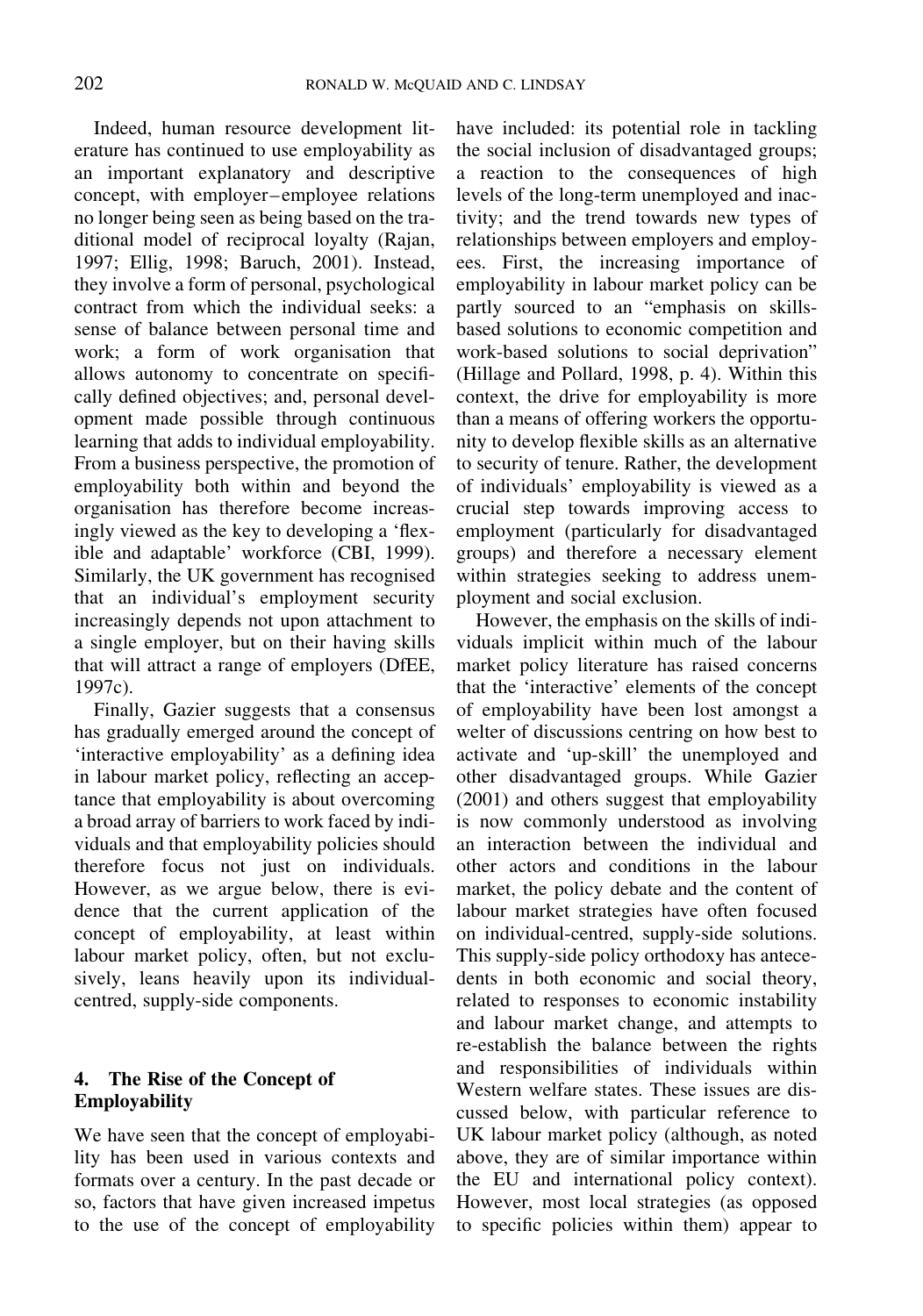consider both demand and supply factors, although the two may not necessarily be well integrated.

There is little doubt that structural shifts have created mismatches between labour supply and demand—in sectoral terms, there has been a shift in the UK, as elsewhere, towards various service industries. This has resulted in changing skills needs (with 'soft skills', such as interpersonal and communication skills increasingly valued (see, for example, Belt and Richardson, 2005), but also a shift towards part-time and more flexible work practices. In occupational terms, there has been a shift towards non-manual work in general and knowledge work (requiring higher level skills and qualifications) in particular. Those without the skills to adapt to these changes are often faced with the choice of long-term unemployment or low-paid, unstable work. That the policy response to these problems has focused on the individual aspects of employability and has particularly targeted the long-term unemployed, reflects: first, a belief that measures to 'up-skill' and activate unemployed people will have positive impacts in terms of labour market participation, economic competitiveness and productivity; and, secondly, that long-term unemployment specifically is a crucial barrier to increased participation in the economy and wider society, and so to the realisation of these associated macro-economic benefits.

The UK government has explicitly identified concerns over structural unemployment and the impact of poor basic skills attainment on national productivity as informing its employability policy agenda (DWP, 2002). Although delivering 'employment opportunity for all' is seen by government ministers as an important element in social inclusion and poverty reduction, this egalitarian aspect of the employability agenda is consistently linked to broader economic concerns, including improved productivity and the control of wage inflation. As the then Secretary of State for Education and Employment noted

The employability agenda is about changing the culture—helping people to gain

skills and qualifications they need to work in a flexible labour market ... If we can increase the numbers in work and improve the chances of work for the most disadvantaged, then more vacancies will turn into jobs rather than bottlenecks, skills shortages and inflationary pressures (Blunkett, 1999).

Thus, it has been argued that the Labour Party replaced its 'historic' commitment to full employment with a promise of 'full employability' (Finn, 2000)—equality of outcome is less the objective than equality of opportunity (Lister, 2001). The objective of the employability agenda as formulated here is the creation of a higher-skilled labour force and a more inclusive and competitive active labour market, leading to the combined benefits of social inclusion on the one hand, and downward pressures on wage inflation and improved productivity and competitiveness on the other. Philpott (1998, 1999) suggests that this inevitably leads to a two-part approach to employability policy—one focusing on activation and labour market attachment (or what Philpott calls 'access') and the other focusing on 'up-skilling' the labour force through employability training and lifelong learning (or 'performance ability').

As suggested above, a crucial element informing labour market policy in the UK refers to the particular importance attached to tackling long-term unemployment. Labour market economists have successfully argued that duration dependency—the increased likelihood of continued unemployment amongst the long-term jobless due to the deterioration of skills, work habits and commitment over time—has a major role to play in explaining high levels of structural unemployment (Blanchard and Summers, 1987; Layard et al., 1991; Layard, 1997; Abbring et al., 2001). This 'withering flowers' argument leads to the logical conclusion that effective active labour market programmes, aimed at activating and improving the skills of the longterm unemployed, have the potential both to impact positively on the employability of individual clients and permanently to ratchet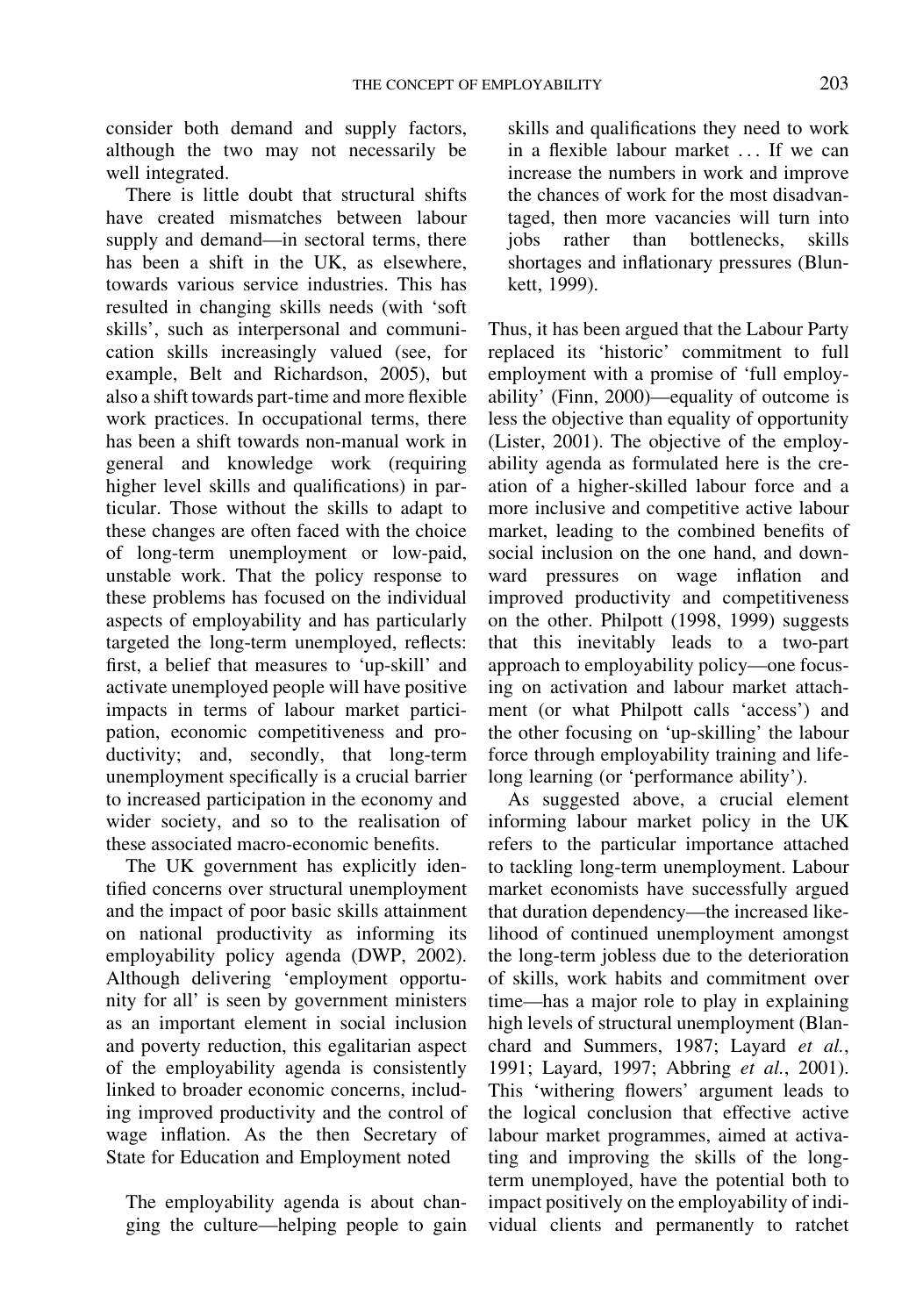down the rate of unemployment in the wider economy.

A second major strand of thinking informing current policies on employability (in the UK and elsewhere) reflects both a reaction to the social consequences of high levels of long-term unemployment, concern at increasing inactivity rates and an attempt to curtail rising social expenditure directed towards welfare recipients of working age. It is argued that policies to enhance the employability of unemployed groups (using a combination of 'access' and 'performance ability' measures) are required in order to re-establish the balance between the right to financial support through the social security system and the responsibilities of unemployed welfare claimants.

The theoretical bases for this approach have been cited as, amongst others: the 'underclass' thesis popularised by social theorists during the 1980s and 1990s (see for example Murray, 1990); and the alternative visions of central European Christian Socialism and social communitarianism (see for example Etzoni, 1993). What is clear is that, as with the duration dependency thesis in economic policy, there is a renewed acceptance in social policy circles that responses to unemployment must focus on the attributes and responsibilities of the individual. Indeed, with the introduction of major active labour market policies such as the New Deal, the UK has seen a shift towards 'a work-focused welfare state' (Evans, 2001) where labour market participation is arguably viewed as the ultimate solution to social and economic exclusion (Powell, 2000). The objective of the government is to provide 'work for those who can and security for those who cannot', by 'rebuilding the welfare state around work' (DSS, 1998). From the government's perspective, 'work is the best form of welfare' (DfEE, 2001) and "the best antipoverty, anti-crime and pro-family policy yet invented" (Labour Party, 2001, p. 24).

The recent development of employabilityfocused welfare to work policies in response to this agenda has been supported by those who argue that client-centred training programmes, even if compulsory, mark a considerable advance on the approach of government policy during the 1980s and early 1990s, which included using benefit cuts and an increasingly stringent job-seeking regime in an attempt to force unemployed people to enter low-paid work (White, 2000; Lindsay, 2001). Furthermore, the development of policies designed to 'make work pay', such as the 2003 Child Tax Credit and Working Tax Credit reforms, arguably represent an acknowledgement by government of the need for additional financial support for those making the transition from welfare to work (Bryson, 2003).

Nevertheless, there remain considerable concerns regarding the employability agenda as currently formulated within labour market policy in the UK and elsewhere. Peck and Theodore (2000, p. 729) suggest that, while the concept of employability may seem relatively new, "the kind of supply side fundamentalism that it signifies most certainly is not". Similarly, Serrano Pascual (2001a, 2001b) argues that the concept of employability, as understood within the European Employment Strategy and national welfare to work policies, evokes a 'traditional' reactionary understanding of unemployment, which seeks to blame the jobless individual's predicament upon his or her inadequacies, rather than acknowledging a lack of opportunity within the labour market.

The supply-side orthodoxy that informs most current approaches to employability policies at the UK and EU levels has been challenged by those who question the extent to which labour market inclusion and social inclusion can be equated. Cook et al. (2001) argue that the preponderance of low-paid, casualised work within the UK economy means that work-first approaches have the potential to accentuate rather than mitigate the social exclusion. There is also evidence that current supply-side initiatives have not been effective in addressing the needs of people with multiple or severe disadvantages (Millar, 2000). Clearly, 'one size fits all' employability programmes which emphasise a work-first, labour market attachment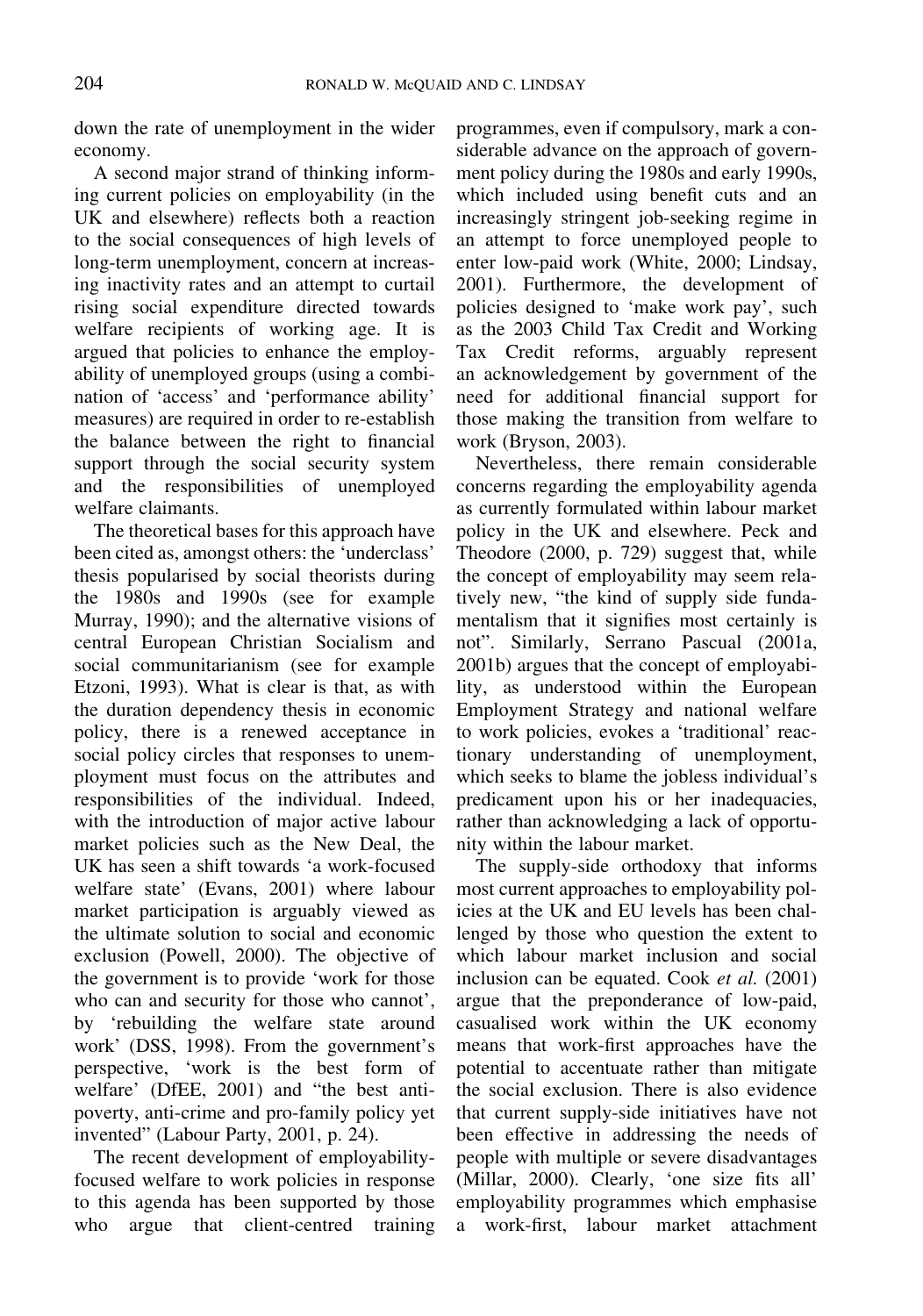approach cannot be expected to assist all people facing severe health, personal or social problems that require interventions that are personalised, intensive, flexible and (if necessary) long-term (Lakey et al., 2001). It has also been argued that the situation of these individuals is not assisted by "the corrosive effects of an ideological ethos that encourages people with multiple needs and problems to blame themselves for their failure in the labour market" (Dean et al., 2003, p. 24).

The assumptions underlying the current employability policy agenda have faced further challenges, questioning the extent to which the 'long-term unemployment problem' is independent of general levels of unemployment with the economy (Machin and Manning, 1999; Webster, 2000) and the need to address problems of demand in local labour markets. From this perspective, welfare to work initiatives which focus on improving the individual aspects of employability fail to acknowledge the strong link between weak labour demand and high 'welfare usage' in disadvantaged communities (Peck, 2001). The 'jobs gap' in many of Britain's cities (in a large part a result of the restructuring of manufacturing industries) has meant that employability-focused programmes have encountered far larger client groups in these areas and have predictably struggled to match the results achieved in more affluent, 'job-rich' areas (Turok and Edge, 1999; Martin et al., 2003). In more general terms, labour market analysts have argued that a purely supply-side focus fails to acknowledge the impact of employers' attitudes and the nature of contracts and conditions (such as shift patterns, wages, location) on the ability of job seekers to pursue certain opportunities (Adams et al., 2000, 2002).

What Gazier (1998b, 2001) describes as the 'interactive' formulation of the concept of employability has in reality been adapted by policy-makers and labour economists to become a buzzword for supply-side labour market strategies (Peck and Theodore, 2000). The focus is indeed on the interaction

of the individual with the labour market, but the 'problem' is often seen as resting with the individual. Accordingly, 'so-called' employability policies have too often focused solely on activating the unemployed through a combination of compulsory training and job-seeking activities. That the success of these policies tends to differ significantly across regions and labour markets points to a fundamental weakness—that the concept of employability as currently formulated within many activation policies fails to acknowledge the importance of the geography of labour markets, issues surrounding travel to work, employer attitudes and behaviour, demand within local economies and other 'context' factors impacting on the experiences of job seekers.

# 5. Supply-side and Broader Concepts of Employability

# 5.1 Employability and the 'Supply-side Orthodoxy'

It might therefore be argued that the concept of employability—particularly as applied within many supply-side labour market policies—has been 'hollowed out' in many current theoretical and policy discussions. In many cases, the interactivity supposedly at the centre of the concept appears to have been replaced by a singular focus on the individual and what might be termed their 'employability skills'. The employability skills or individual assets possessed by workers and job seekers, and the extent to which these tie in with the immediate needs of employers, have come to define many policy-makers' identification of skills gaps and understanding of the concept of employability. Lister (2001) characterises the current government's approach as concerned with the supply side of 'employability' rather than the demand side of 'employment'. Similarly, for Haughton et al.

[The current government's] rendering of the employability agenda taps into the orthodox strain of economic thinking which has it that both the underlying causes of, and the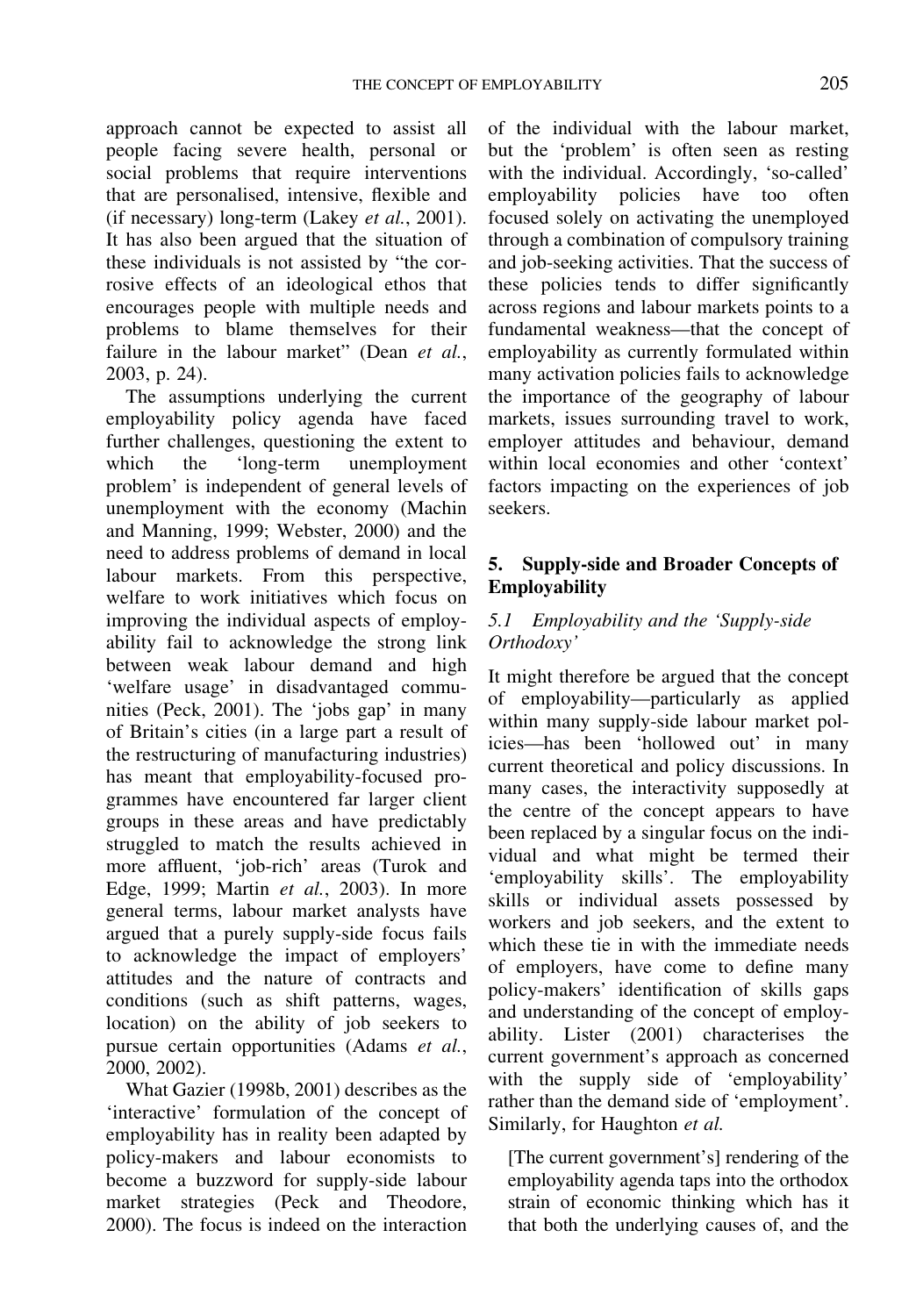appropriate remedies to, unemployment essentially lie on the supply-side of the labour market; that the unemployed should be induced to price themselves back into work; that the government has neither the responsibility nor the capability to create jobs, but instead should direct its energies to the supply-side of the labour market (Haughton et al., 2000, p. 670).

In local labour markets, the issues associated with labour demand are generally significant (both in terms of the opportunities that exist and the competition for jobs). Peck and Theodore argue that

employability-based approaches, which locate both the problems and the solutions in labour market policy on the supply-side of the economy, are not sufficient to the task of tackling unemployment, social exclusion and economic inequality (Peck and Theodore, 2000, p. 731).

As the previous discussion illustrates, the concept of employability pre-dates current definitions linked to neo-liberal and/or 'Third Way' labour market policies. What is important is the substance of the concept, and if employability is fundamentally about 'the character or quality of being employable' then there clearly must be a role for individual characteristics, personal circumstances, labour market and other external factors in explanations of the responses of employed or unemployed people to potential employment opportunities.

Many researchers who have sought to use the concept of employability as a means of analysing barriers to work amongst the unemployed have themselves stressed the need to avoid an approach that involves 'blaming the victim', or policies that offer solely supplyside solutions (see Hillage and Pollard, 1998; Kleinman et al., 1998; Evans et al., 1999). Kleinman and West (1998) accept that attempts to address employability with reference to supply-side measures alone risk being 'swamped' by rising levels of general unemployment in times of economic recession. The 'lack of employability' is thus viewed as a complex problem, rather than a simple failure with a simple remedy

It is the outcome of a complex of different factors, located in the labour market, in schools, in the recruitment procedures of businesses and in the economic policies implemented by government (Kleinman and West, 1998, p. 174).

The argument that long-term unemployed people face an 'employability gap' involving a complex combination of barriers to work has been used to advocate innovative supply-side solutions tailored to local labour demand (McQuaid and Lindsay, 2002) but also deployed to inform critiques of current, work-first labour market policies (Lindsay, 2002). Furthermore, the same analytical framework has been used to examine the barriers to work faced by job seekers in rural areas, with the effect of drawing attention to demand-side issues and problems of geographical remoteness (Lindsay et al., 2003). Employability, it is argued, should be understood as being derived from, and affected by, individual characteristics and circumstances and broader, external (social, institutional and economic) factors that influence a person's ability to get a job. The next section discusses a broad model of employability and the implications for policy.

# 5.2 Broad Approaches to Employability

Labour market and policy analysts concerned with arriving at an understanding of employability that is holistic, and so offers a realistic description of the factors affecting individuals' journeys in the labour market, have therefore sought to define the concept in a format that accounts for the full range of personal and external barriers impacting on the employability of workers and job seekers.

To take an example, a person may not be able to get or take a job due to: personal factors such as a lack of suitable skills; and/ or the lack of institutional infrastructure such as suitable childcare or transport in their area; and/or labour demand factors involving employer preferences (such as only shift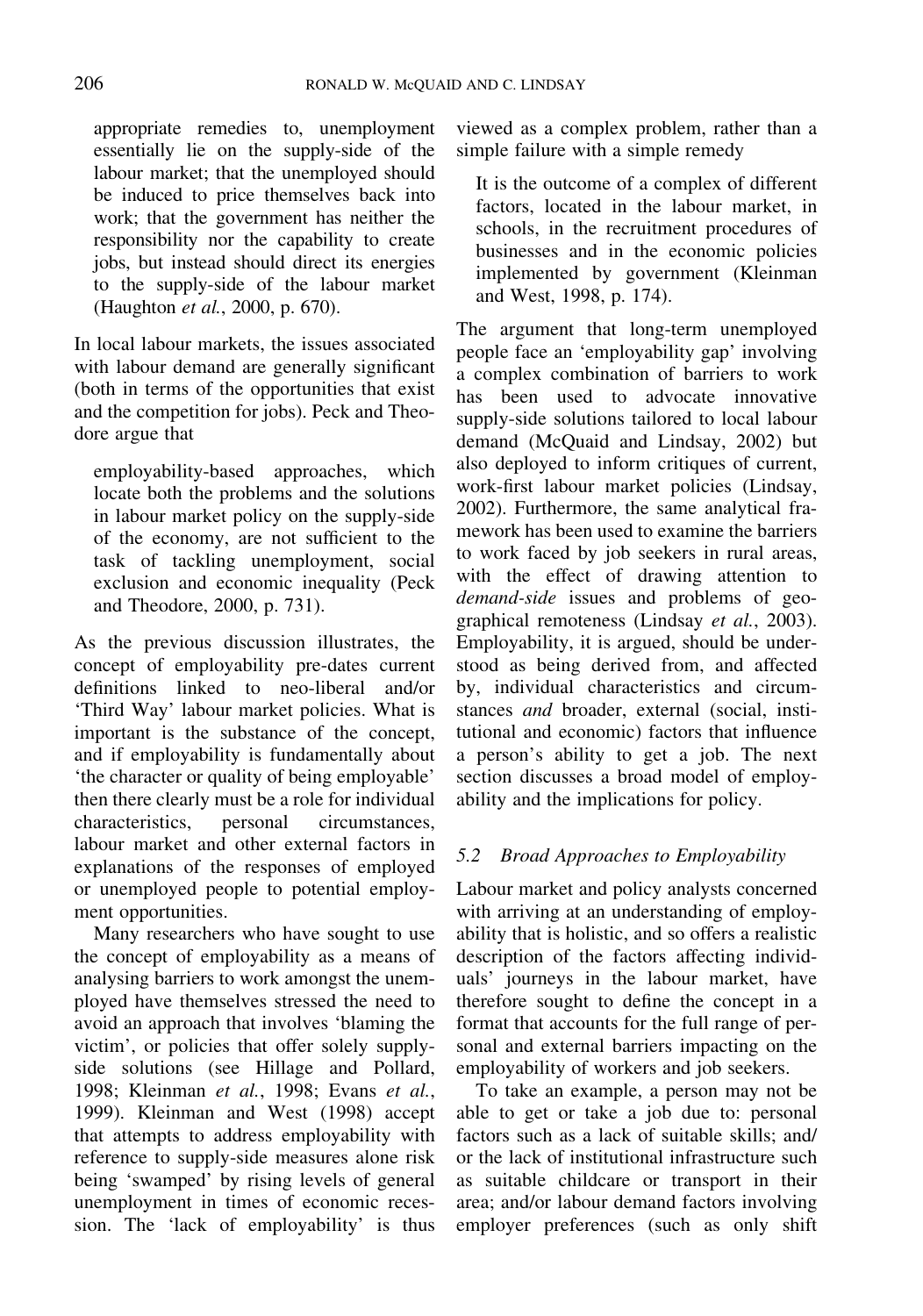work being available, or discrimination). Hence, each of these, and other, factors may have singly or jointly a profound impact on a person's employability—i.e. their ability to gain employment or move to a more suitable job. Such a broad approach to employability (of unemployed people or those in work) allows us to identify the real key interrelated barriers that actually prevent someone getting a new job, rather than merely identifying a subset, such as their 'employability skills' which may or may not be the actual main barrier. To elaborate one example, if employers in an area practise discrimination (based, for instance, on area of residence, gender, ethnicity or age), then a person who may have all the required employability skills and attributes will still not get employment if they belong to the discriminated group.

Given the increasing acceptance that discussions of employability cannot be limited to the orthodoxies of solely supply-side and demand-side economic theory, recent efforts to arrive at a clearer definition of the concept have emphasised the need to understand the interaction of individual and external factors affecting the individual's ability to operate effectively within the labour market. The focus of such analyses is on 'interactive' employability in its truest sense—the dynamic interaction of individual attributes, personal circumstances, labour market conditions and other 'context' factors.

To this end, Evans et al. (1999) suggest a division of employability into supply-side and demand-side elements (described as 'employability components' and 'external factors'). Employability components are identified as including

- the extent of the individual's transferable skills;
- the level of personal motivation to seek work;
- the extent of the individual's 'mobility' in seeking work;
- access to information and support networks;
- and the extent and nature of other personal barriers to work.

External factors include

- the attitudes of employers towards the unemployed;
- the supply and quality of training and education;
- the availability of other assistance for disadvantaged job seekers;
- the extent to which the tax-benefits system successfully eliminates benefit traps;
- and (most importantly) the supply of appropriate jobs in the local economy.

Similarly, Kleinman et al. (1998) discuss a range of 'micro' and 'macro' factors that define the detail of each side of the supplyside–demand-side equation. In an attempt to arrive at a definition of employability that would provide a 'framework for policy analysis' and a means of understanding the complexities of the barriers to work faced by individuals, Hillage and Pollard (1998) have drawn upon many themes from the existing literature. Their framework for employability seeks to highlight a complex interaction of different components, namely

- Employability assets: including baseline assets, such as basic skills and essential personal attributes (for example, reliability and honesty); intermediate assets, such as job-specific, generic and 'key' skills (e.g. communication and problem solving); and *high*level assets, such as those skills that contribute to organisational performance (for example, team work and commercial awareness).
- Presentation: defined as the ability to secure an appointment to an appropriate position through the demonstration of employability assets (for example, through the competent completion of a curriculum vitae or application form, or participation in an interview).
- Deployment: referring to a range of abilities including career management skills (for example, awareness of one's own abilities and limitations, awareness of opportunities in the labour market, and decision-making and transitional skills) and job-search skills.
- Context factors, or the interaction of personal circumstances and the labour market: Hillage and Pollard accept that the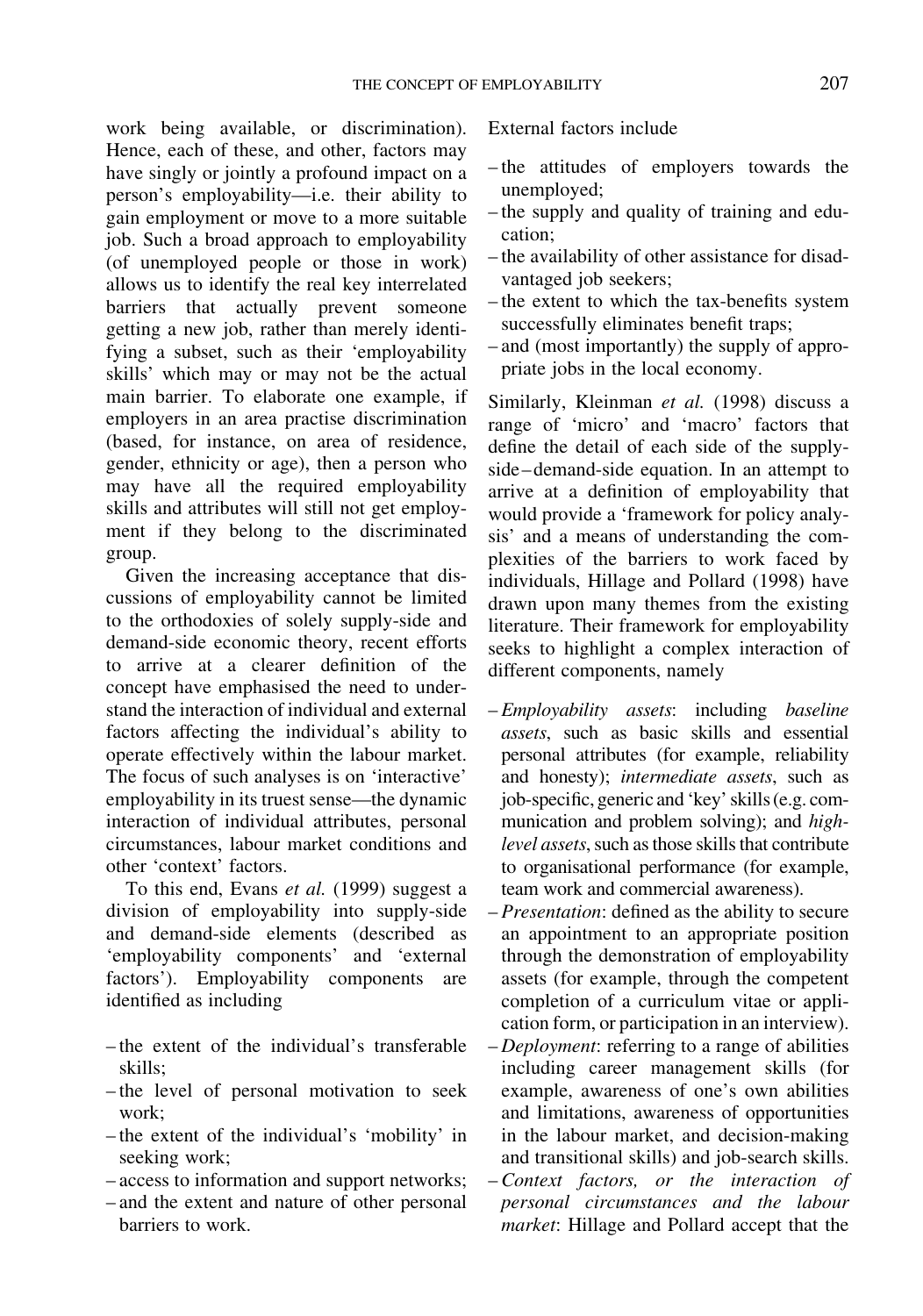individual's ability to realise the assets and skills discussed above will to some extent depend upon external socioeconomic factors, personal circumstances and the relationship between the two. External conditions such as local labour market demand and employer attitudes will impact upon the availability of suitable opportunities, while personal circumstances will affect the ability of individuals to seek and benefit from opportunities.

The Hillage–Pollard employability framework, although perhaps the most thorough to date, hints at a continued emphasis on the supply side, at least in its organisation (Lindsay et al., 2003). Three of Hillage and Pollard's key components of employability (assets, deployment and presentation) operate at the individual level, while virtually everything outside the individual's immediate control is collapsed into a single category of 'context factors'. While there is clearly value in acknowledging that context does not merely refer to labour market conditions, but also involves a range of other external factors, there may be more effective ways of conceptualising and differentiating between personal circumstances and institutional, infrastructural and labour market barriers. The next section builds upon this to provide a broad employability framework.

# 6. Towards a Broad Model of Employability

Following from the above section, Table 1 illustrates our own re-ordered 'holistic' framework of employability. It has three main interrelated components, or sets of factors, that influence a person's employability: individual factors; personal circumstances; and external factors. The examples here and in Table 1 are not exhaustive. Some examples of policies related to each component are briefly discussed in this section. Of fundamental importance are the interactions between each of the components. For instance, employers may be willing to accept someone under one set of circumstances (for example, during a labour shortage), but may not consider the same individual to have the minimum necessary skills, etc. under different circumstances (for example, when there is a large supply of labour or when the firm does not have any pressing orders to fulfil). Even at a specific time and place, if demand changes (for example, an employer changes their childcare or job advertising policies) then this may result in new people seeking and getting employment with them. In this case, the individual has not changed their 'narrow' employability in terms of employability skills and attitudes, but their ability to take up work with the employer (and their 'broad' employability) has.

# 6.1 Individual Factors

The component covering 'Individual factors' involves, first, a person's 'employability skills and attributes'. Employability skills and attributes can be seen as broadly covering the overlapping: essential attributes (basic social skills, reliability, etc.); personal competencies (diligence, motivation, confidence, etc.); basic transferable skills (including literacy and numeracy); key transferable skills (problem-solving, communication, adaptability, work-process management, team-working skills); high-level transferable skills (including self-management, commercial awareness, possession of highly transferable skills); qualifications and educational attainment; work knowledge-base (including work experience and occupational skills); and labour market attachment (current unemployment/employment duration, work history, etc.).

These 'employability skills and attributes' cover many of the main aspects of the 'narrow' concept of employability. Also, there are some parallels between the categorisation of skills and attributes suggested here and human capital theory (see Becker, 1975) and wider discussions of skills acquisition and intelligence (see Gardner, 1999). $<sup>1</sup>$  These</sup> factors should not be considered as forming a hierarchy, as the nature and importance of different factors will change with circumstances and in many cases these factors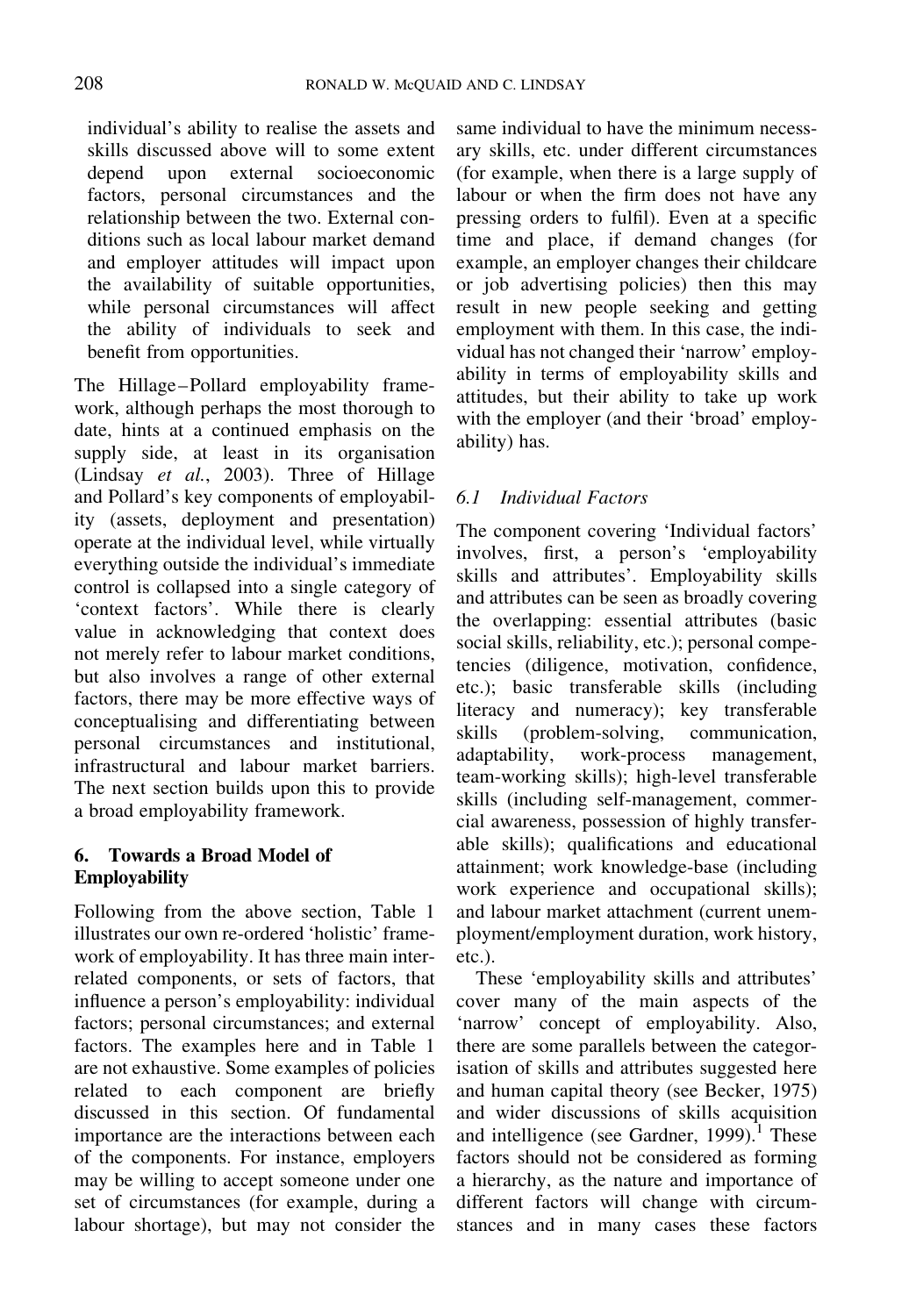| <b>Table 1.</b> An employability framework (with examples)                                                                                                                                                                                                                                                                                                                                                                                                                                                                                                                                                                                                                                                                                                                                                                                                                                                                                                                                                                                                                                                                                                                                                                                                                                                                                                                                                                                                                |                                                                                                                                                                                                                                                                                                                                                                                                                                                                                                                                                                                                                                                                                                                                                                                                                                                                                                                                                                                                                                                                                                                                                                                                                                                                               |                                                                                                                                                                                                                                                                                                                                                                                                                                                                                                                                                                                                                                                                                                                                                                                                                                                                                                                                                                                                                                                                                                                                                                                                                                                                                                                                                                                                                                                                                   |  |
|---------------------------------------------------------------------------------------------------------------------------------------------------------------------------------------------------------------------------------------------------------------------------------------------------------------------------------------------------------------------------------------------------------------------------------------------------------------------------------------------------------------------------------------------------------------------------------------------------------------------------------------------------------------------------------------------------------------------------------------------------------------------------------------------------------------------------------------------------------------------------------------------------------------------------------------------------------------------------------------------------------------------------------------------------------------------------------------------------------------------------------------------------------------------------------------------------------------------------------------------------------------------------------------------------------------------------------------------------------------------------------------------------------------------------------------------------------------------------|-------------------------------------------------------------------------------------------------------------------------------------------------------------------------------------------------------------------------------------------------------------------------------------------------------------------------------------------------------------------------------------------------------------------------------------------------------------------------------------------------------------------------------------------------------------------------------------------------------------------------------------------------------------------------------------------------------------------------------------------------------------------------------------------------------------------------------------------------------------------------------------------------------------------------------------------------------------------------------------------------------------------------------------------------------------------------------------------------------------------------------------------------------------------------------------------------------------------------------------------------------------------------------|-----------------------------------------------------------------------------------------------------------------------------------------------------------------------------------------------------------------------------------------------------------------------------------------------------------------------------------------------------------------------------------------------------------------------------------------------------------------------------------------------------------------------------------------------------------------------------------------------------------------------------------------------------------------------------------------------------------------------------------------------------------------------------------------------------------------------------------------------------------------------------------------------------------------------------------------------------------------------------------------------------------------------------------------------------------------------------------------------------------------------------------------------------------------------------------------------------------------------------------------------------------------------------------------------------------------------------------------------------------------------------------------------------------------------------------------------------------------------------------|--|
| Individual factors                                                                                                                                                                                                                                                                                                                                                                                                                                                                                                                                                                                                                                                                                                                                                                                                                                                                                                                                                                                                                                                                                                                                                                                                                                                                                                                                                                                                                                                        | Personal circumstances                                                                                                                                                                                                                                                                                                                                                                                                                                                                                                                                                                                                                                                                                                                                                                                                                                                                                                                                                                                                                                                                                                                                                                                                                                                        | <b>External factors</b>                                                                                                                                                                                                                                                                                                                                                                                                                                                                                                                                                                                                                                                                                                                                                                                                                                                                                                                                                                                                                                                                                                                                                                                                                                                                                                                                                                                                                                                           |  |
| • Employability skills and<br>attributes<br><i>Essential attributes</i><br>Basic social skills; honesty<br>and integrity; basic personal<br>presentation; reliability;<br>willingness to work;<br>understanding of actions and<br>consequences; positive<br>attitude to work;<br>responsibility; self-<br>discipline<br>Personal competencies<br>Proactivity; diligence; self-<br>motivation; judgement;<br>initiative; assertiveness;<br>confidence; act<br>autonomously<br>Basic transferable skills<br>Prose and document literacy;<br>writing; numeracy; verbal<br>presentation<br>Key transferable skills<br>Reasoning; problem-<br>solving; adaptability;<br>work-process management;<br>team working; personal task<br>and time management;<br>functional mobility; basic<br>ICT skills; basic<br>interpersonal and<br>communication skills;<br>emotional and aesthetic<br>customer service skills<br>High level transferable skills<br>Team working; business<br>thinking; commercial<br>awareness; continuous<br>learning; vision; job-specific<br>skills; enterprise skills<br><i>Qualifications</i><br>Formal academic and<br>vocational qualifications;<br>job-specific qualifications<br>Work knowledge base<br>Work experience; general<br>work skills and personal<br>aptitudes; commonly valued<br>transferable skills (such as<br>driving); occupational<br>specific skills<br>Labour market attachment<br>Current unemployment/<br>employment duration; | • Household circumstances<br>Direct caring<br>responsibilities<br>Caring for children, elderly<br>relatives, etc.<br>Other family and caring<br>responsibilities<br>Financial commitments to<br>children or other family<br>members outside the<br>individual's household:<br>emotional and/or time<br>commitments to family<br>members or others<br>Other household<br>circumstances<br>The ability to access safe,<br>secure, affordable and<br>appropriate housing<br>• Work culture<br>The existence of a culture in<br>which work is encouraged<br>and supported within the<br>family, among peers or other<br>personal relationships and<br>the wider community<br>• Access to resources<br>Access to transport<br>Access to own or readily<br>available private transport;<br>ability to walk appropriate<br>distances<br>Access to financial capital<br>Level of household income;<br>extent and duration of any<br>financial hardship; access to<br>formal and informal sources<br>of financial support;<br>management of income and<br>debt<br>Access to social capital<br>Access to personal and<br>family support networks;<br>access to formal and<br>informal community support<br>networks; number, range and<br>status of informal social<br>network contacts | • Demand factors<br>Labour market factors<br>Level of local and regional<br>or other demand; nature<br>and changes of local and<br>regional demand (required<br>skill levels; occupational<br>structure of vacancies;<br>sectors where demand is<br>concentrated); location,<br>centrality/remoteness of<br>local labour markets in<br>relation to centres of<br>industry/employment; level<br>of competition for jobs;<br>actions of employers'<br>competitors; changing<br>customer preferences, etc.<br>Macroeconomic factors<br>Macroeconomic stability;<br>medium- to long-term<br>business confidence; level<br>and nature of labour demand<br>within the national economy<br>Vacancy characteristics<br>Remuneration; conditions<br>of work; working hours and<br>prevalence of shift work;<br>opportunities for<br>progression; extent of<br>part-time, temporary and<br>casual work; availability<br>of 'entry-level' positions<br>Recruitment factors<br>Employers' formal<br>recruitment and selection<br>procedures; employers'<br>general selection preferences<br>(for example, for recent<br>experience); employers'<br>search channels (methods<br>of searching for staff when<br>recruiting); discrimination<br>(for example, on the basis<br>of age, gender, race, area<br>of residence, disability,<br>unemployment duration);<br>form and extent of<br>employers' use of informal<br>networks; demanding only<br>appropriate qualifications or<br>credentials |  |

Table 1. An employability framework (with examples)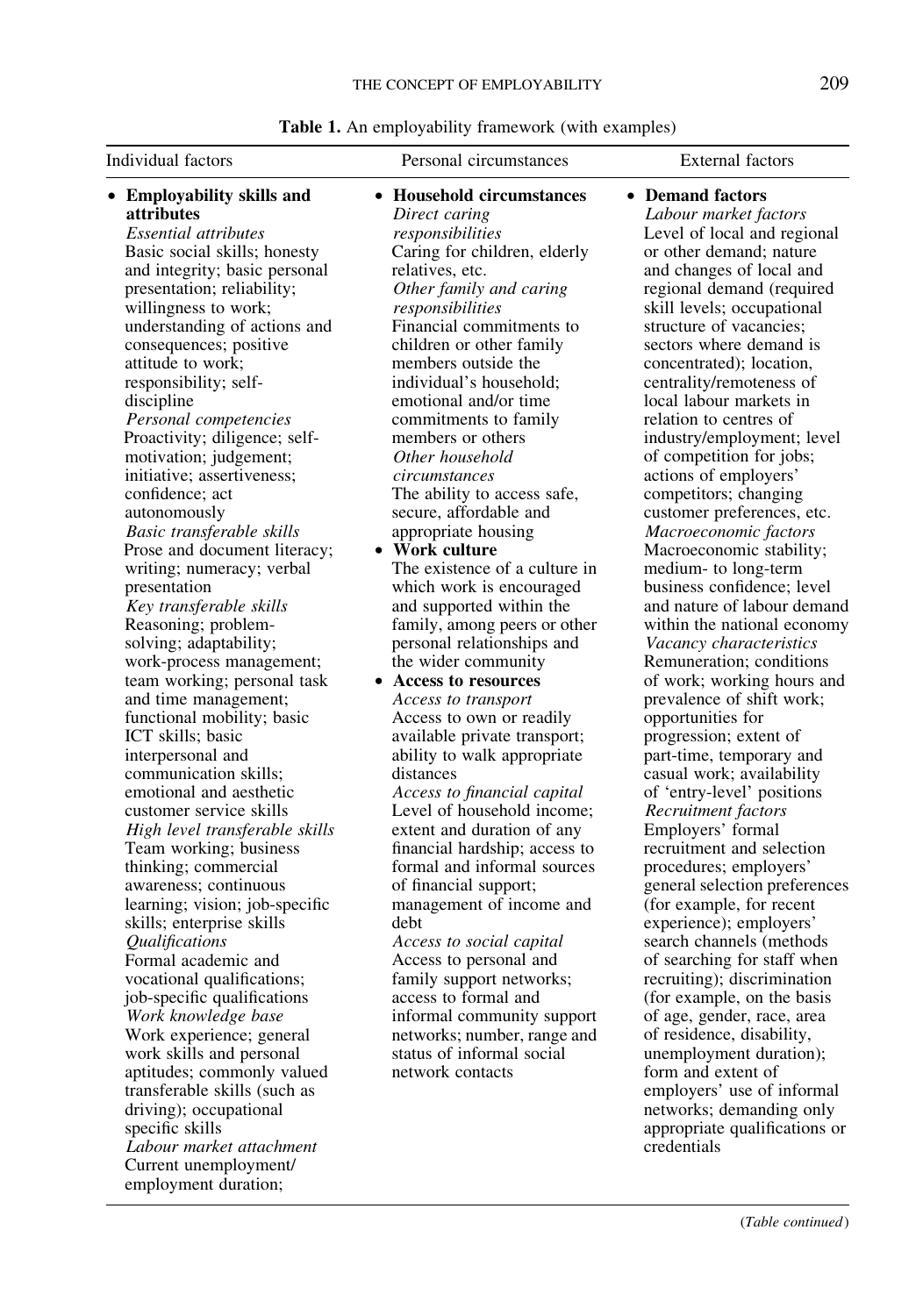Table 1. Continued

| Individual factors                                                                                                                                                                                                                                                                                                                                                                                                                                                                                                                                                                                                                                                                                                                                                                                                                                                                                                                                                                                                                 | Personal circumstances | <b>External factors</b>                                                                                                                                                                                                                                                                                                                                                                                                                                                                                                                                                                                                                                                                                                                                                             |
|------------------------------------------------------------------------------------------------------------------------------------------------------------------------------------------------------------------------------------------------------------------------------------------------------------------------------------------------------------------------------------------------------------------------------------------------------------------------------------------------------------------------------------------------------------------------------------------------------------------------------------------------------------------------------------------------------------------------------------------------------------------------------------------------------------------------------------------------------------------------------------------------------------------------------------------------------------------------------------------------------------------------------------|------------------------|-------------------------------------------------------------------------------------------------------------------------------------------------------------------------------------------------------------------------------------------------------------------------------------------------------------------------------------------------------------------------------------------------------------------------------------------------------------------------------------------------------------------------------------------------------------------------------------------------------------------------------------------------------------------------------------------------------------------------------------------------------------------------------------|
| number and length of spells of<br>unemployment/inactivity;<br>'balance' of work history<br>• Demographic characteristics<br>Age, gender, etc.<br>• Health and well-being<br>Health<br>Current physical health;<br>current mental health; medical<br>history; psychological well-<br>being<br>Disability<br>Nature and extent of: physical<br>disability; mental disability;<br>learning disability<br>• Job seeking<br>Effective use of formal search<br>services/information resources<br>(including ICT); awareness<br>and effective use of informal<br>social networks; ability to<br>complete CVs/application<br>forms; interview skills/<br>presentation; access to<br>references; awareness of<br>strengths and weaknesses;<br>awareness of location and type<br>of opportunities in the labour<br>market; realistic approach to<br>job targeting<br>• Adaptability and mobility<br>Geographical mobility; wage<br>flexibility and reservation<br>wage; occupational flexibility<br>(working hours, occupations,<br>sectors) |                        | • Enabling support factors<br><b>Employment policy factors</b><br>Accessibility of public<br>services and job-matching<br>technology (such as job<br>search/counselling);<br>penetration of public<br>services (for example, use<br>and credibility among<br>employers/job seekers);<br>incentives within tax-<br>benefits system; existence of<br>'welfare to work'/activation<br>and pressure to accept jobs;<br>accessibility and limitations<br>on training; extent of local/<br>regional development<br>policies; measures to ease<br>the school–work transition<br>and address employability<br>issues at school and<br>university<br>Other enabling policy<br>factors<br>Accessibility and<br>affordability of public<br>transport, child care and<br>other support services |

interact—for instance, a qualification such as a degree usually needs to be supplemented by transferable skills or social skills in order to gain employment (Holmes, 2001). Similarly, interpersonal, 'emotional' and 'aesthetic' skills are increasingly demanded by many employers, particularly where there is a direct interface with customers (Witz et al., 2003; Glomb and Tews, 2004). Enterprise skills (such as the ability to search systematically for and take opportunities, creativity, negotiating skills, etc.) have also emerged as of greater importance in recent years, as the adaptability of organisations, and their employees, has become more significant (see—for example, Drucker, 1985; Gibb, 1993; McQuaid, 2002; Hartshorn and Sear, 2005).

Recent employability-raising policies in the UK (with the New Deal at their centre) have adopted fairly 'standard' labour market approaches, based around training and basic skills assistance, although work placement and intermediate labour market programmes have gradually grown in importance (Finn, 2003; Fletcher, 2004). The emphasis here is on addressing basic gaps in the skills-sets and attributes listed above, while particularly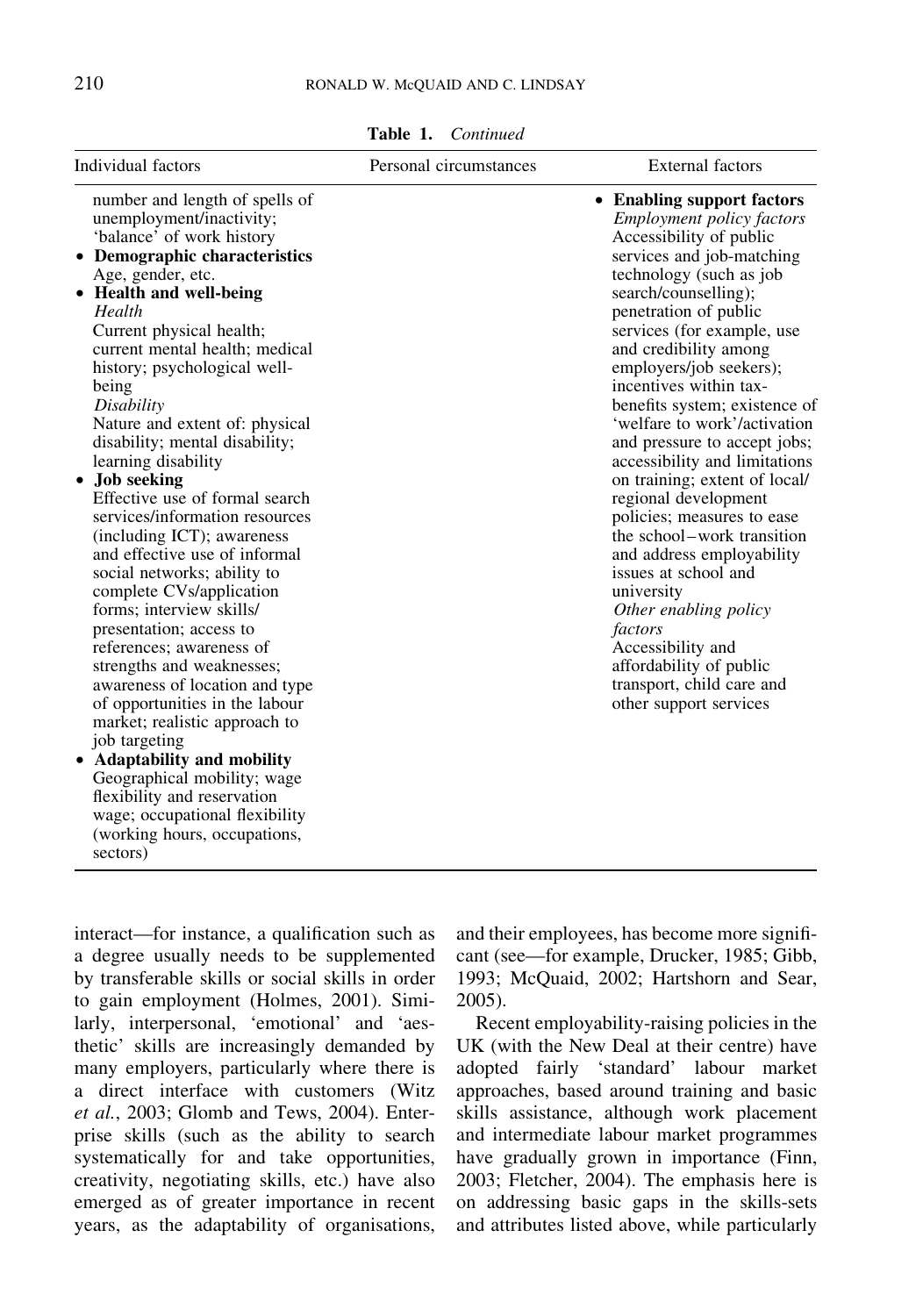emphasising labour market attachment. The targeting of these interventions on long-term unemployed people reflects the manner in which UK government policy has been informed by the argument that the duration structure of unemployment is the main determinant of the competitiveness of unemployed job seekers (see above, and Boeri et al., 2000; Robson, 2001).

'Demographic characteristics' include factors such as: age, gender, ethnicity etc. These may influence individuals' motivations or ability to carry out certain jobs.

'Health and well-being' factors include: health (physical and mental health, medical history, and physical ability to do different jobs, some of which may be age-related) and disability (including: the nature and extent of: physical disability; mental disability; learning disability). Within the UK policy context, dealing with long-term sickness among working-age men has become an important priority, although the extent to which rising levels of incapacity reflect deteriorating health, rather than 'hidden unemployment' remains a matter of debate (Nickell and Quintini, 2002). Policies such as the New Deal for Disabled People have sought to provide targeted job-matching support for those facing severe physical and other disabilities. While concerns have been raised regarding the policy's potential to force vulnerable groups into unsuitable work (Roulstone, 2000), there is also some evidence of positive outcomes for disabled participants who have been benefited from a return to work in environments providing 'supported employment' (Heenan, 2002).

'Job seeking' refers to how well a person identifies and searches for a job, including: the effective use of formal search services/ information resources; the use of appropriate technologies; awareness and effective use of informal social networks; ability to complete curriculum vitae and application forms, interview skills/presentation; labour market awareness including the appropriateness of the types of jobs sought; and the amount, efficiency and effectiveness of job-search effort. There is a considerable body of literature on job-search

strategies, and the importance of which search channels are used, with what intensity and with what effectiveness (Holzer, 1988; Budd *et al.*, 1998; Wanberg *et al.*, 1999; Boheim and Taylor, 2001).

Job-search support is a major component of national employment policies (through Jobcentre Plus and Careers Service provision) and local policies, including ICT-based services (McQuaid *et al.*, 2003). Again, the promotion of effective job seeking provides an important focus for national welfare to work programmes such as the New Deal. While the efficiency of formal services provided by state agencies has been questioned (Osberg, 1993), it has been demonstrated that the structured job-search assistance provided via the UK Jobcentre network can positively impact on job entry rates (Gregg and Wandsworth, 1996; Thomas, 1997). As with the other policy mechanisms discussed above, there remain concerns that a 'work first' approach will see job seekers pushed into work that cannot be sustained in the longer term (Daguerre, 2004). Nevertheless, the selection of effective job-search channels remains a key individual factor impacting on employability and therefore an appropriate priority for labour market policy (McQuaid et al., 2004).

Finally, 'adaptability and mobility' refers to: the job seeker's awareness of his or her own strengths and weaknesses; a realistic approach to job targeting; geographical mobility; wage flexibility and reservation wage; and occupational flexibility, including willingness to do shift work or flexible hours and to consider jobs across a range of sectors. There is a wealth of research pointing to the importance of wage flexibility to individuals' employability (see for example, Layard et al., 1994; Aberg, 2001; Bloeman and Stancanelli, 2001). However, there has been an increasing emphasis on broader measures of adaptability in the recent employability literature. In particular, the difficulties faced by older workers in adapting to the decline of 'traditional' sectors has been noted. Many older, male job seekers continue to look for work in these declining sectors (McQuaid and Lindsay, 2002) and are reluctant even to consider occupations in rapidly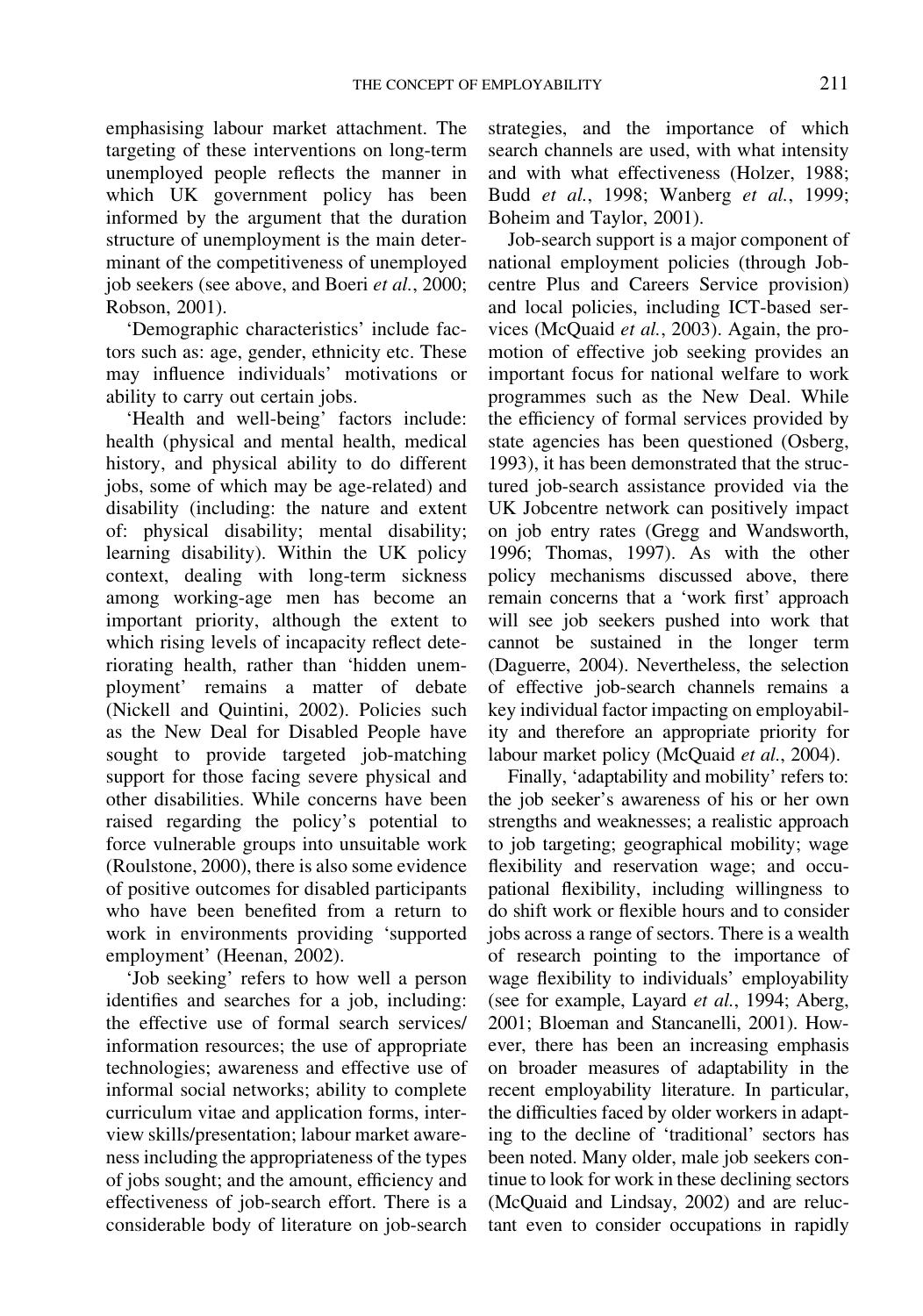expanding areas of the service economy (Lindsay and McQuaid, 2004).

The adaptability of people to take up job offers or search more widely can be influenced by deterrent or 'push' policies. These seek to make life on benefits less attractive for the unemployed and encourage them to find work where it is available (Nickell, 1998; Layard, 2000). However, a number of alternative 'pull' mechanisms can also be deployed by government. In the UK, recent Tax Credit reforms and the establishment of a National Minimum Wage have enabled job seekers to demonstrate greater flexibility in their wage demands (McLaughlin et al., 2001; Adam-Smith et al., 2003). Furthermore, while registered job seekers are required to demonstrate that they are 'actively seeking work' across a range of sectors, innovative local initiatives have been developed to assist older workers in the transition to work in unfamiliar sectors such as retail (Nickson et al., 2003).

#### 6.2 Personal Circumstances

The second component, 'Personal circumstances', includes a range of socioeconomic contextual factors related to individuals' social and household circumstances. These may affect the ability, willingness or social pressure for someone to take up an employment opportunity. Household circumstances can be divided into: direct caring responsibilities (for example, for children or elderly relatives); other family and caring responsibilities (including financial commitments to children, emotional and/or time commitments to family members); and other household circumstances (such as the ability to access appropriate housing). An additional element of personal circumstances, 'work culture', refers to the wider social influences impacting on the individual's attitudes and aspirations, such as the existence of a culture in which work is encouraged and supported within the family, among peers and the wider community.

In terms of recent policy, the introduction of the Childcare Tax Credit in the UK marks a clear attempt to address the barriers to work faced by job seekers with caring responsibilities. The development of social housing policies in areas where home-ownership is unaffordable for many low-paid workers represents a similar attempt to respond to personal, household circumstances that can act as a barrier to work. More controversial is the continued emphasis in the current government statements on promoting a strong 'work culture' and challenging the perceived 'culture of worklessness' in some disadvantaged areas (DWP, 2003). The idea of an unemployed 'underclass' refusing work in favour of life on benefits was popular among some social theorists during the 1980s and 1990s (see above). However, the decline in unemployment among even the most disadvantaged groups as a result of sustained economic recovery after the mid 1990s in the UK and elsewhere undermined the argument that there is a large identifiable underclass (Freeman, 2000). Nevertheless, the targeting of additional job-search and training support on local authority wards with particularly high long-term unemployment (piloted from April 2004 in the UK as 'Working Neighbourhoods') may at least represent a concentration of resources in those local labour markets most in need of assistance.

Next, there are factors related to 'access to resources' including: transport/mobility issues (such as access private transport, ability to walk appropriate distances to work); access to financial capital (such as the level of household income and access to formal and informal sources of financial support); and access to social capital (such as personal and family support networks, formal and informal community support networks especially those relevant to job seeking). The latter concept—social capital—has become the focus of considerable interest in the jobsearch literature (Stoloff et al., 1999; Brown and Konrad, 2001; Chapple, 2002). In certain local economies (such as rural areas), social networks can be particularly important (Hofferth and Iceland, 1998; Monk et al., 1999). In more general terms, holding a large number of social ties (even if relatively weak) to higher-status workers has been shown to be associated with progression in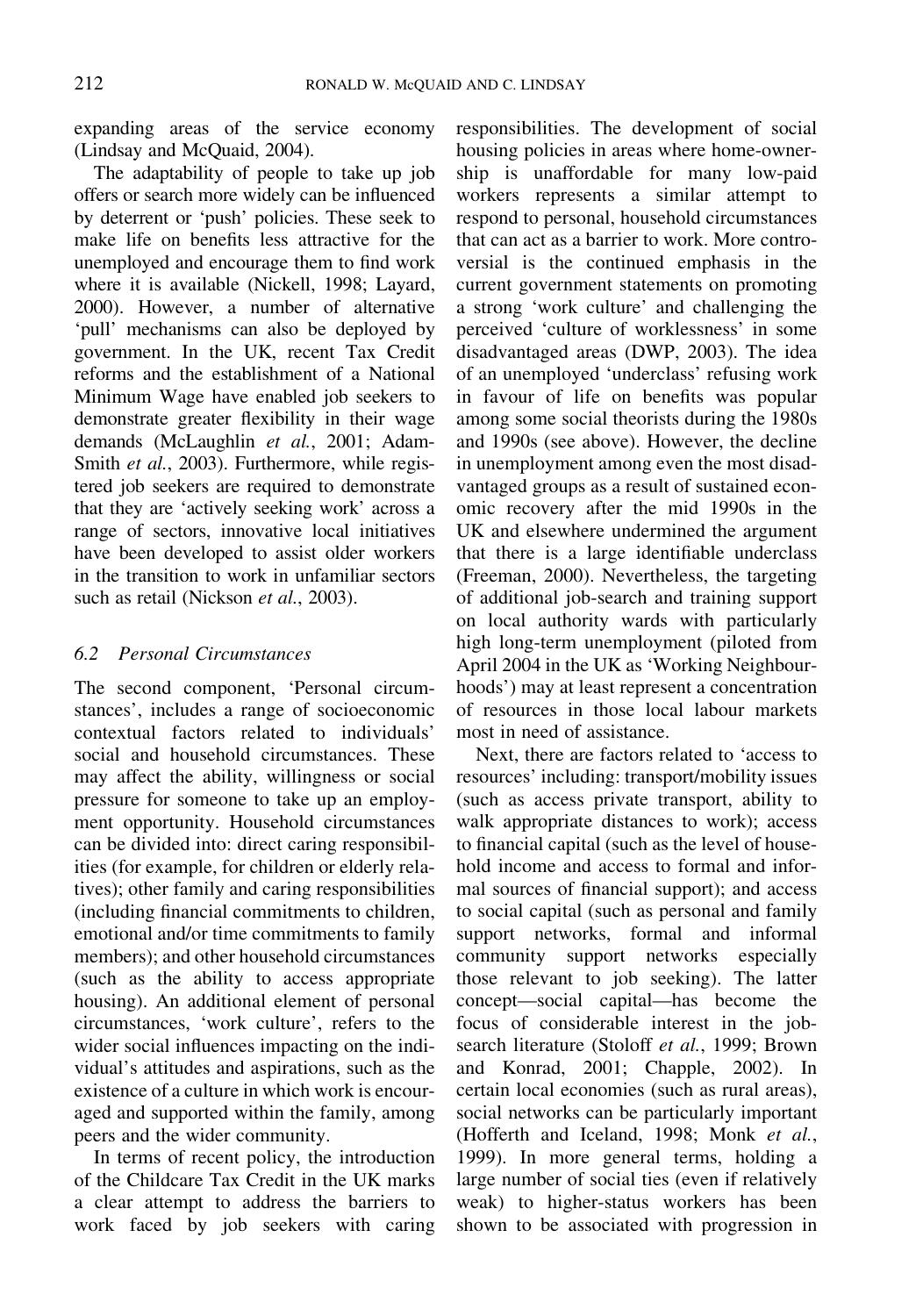the labour market (Granovetter, 1974, 1982) and, in some cases, exits from unemployment (Lévesque and White, 2001).

#### 6.3 External Factors

Thirdly, 'External factors' include those influencing a person's employability, such as labour demand conditions and enabling support of employment-related public services. As discussed earlier, 'demand factors' include: local labour market factors (such as the level and nature of local and regional or other labour demand, location issues, centrality/remoteness of local labour markets in relation to centres of industry/employment, levels of competition for jobs); macroeconomic factors (macroeconomic stability, level and nature of labour demand within the national economy, etc.); vacancy characteristic factors (remuneration, conditions of work, working hours and prevalence of shift work, opportunities for progression, extent of part-time, temporary and casual work, availability of 'entry-level' positions if appropriate, etc.); and recruitment factors (including employers' formal recruitment and selection procedure and general selection preferences, employer discrimination, form and extent of employers' use of informal networks) (see Adams et al., 2000, for a wider discussion).

'Enabling support factors' for matching labour demand and supply include: employment policy factors (accessibility of public services and job-matching technologies, including information and communication technologies, information and job search/ counselling, use and credibility among employers and job seekers of public services, incentives within tax-benefits system, measures to ease the school–work transition); and other policy factors that help enable people to get a job (such as the accessibility and affordability of public transport or childcare). One example of local childcare support is the 'Working for Families' policy in Scotland which has a £20 million fund to help improve disadvantaged parents' employability through providing flexible childcare

and other assistance to those moving from unemployment towards work.

Clearly, demand factors and enabling support factors are linked—labour market demand may be influenced by national policies concerning macro-economic growth and stability, anti-discrimination legislation and regional and local strategies to stimulate demand via support for inward investment and new firm development. Campbell (2000) also stresses the role that local labour market policies can have in reducing long-term unemployment. Similarly, many of these policy responses have been discussed above, highlighting the extent to which individual factors, personal circumstances and external (labour market and policy) factors are inherently linked. For example, the efficiency of individuals' job-search strategies can only be understood with reference to employers' recruitment preferences and channels. This relationship in turn operates within a set of specific labour market and policy contexts.

The framework discussed above shares similarities with those that have gone before. Perhaps its defining feature is the manner in which it seeks to clarify and acknowledge the status of individual factors, which can be addressed through standard supply-side policies targeted at job seekers, from personal circumstances that may require different policy interventions or may inherently limit individuals' labour market participation. Both of these groups of factors are in turn distinguished from employer-related, economic, institutional and labour market factors that are clearly external to the individual. By reordering employability in this way the framework restates that it is not just individual. supply-side factors that require detailed description and analysis, but all aspects of the employability equation, including demand.

## 7. Conclusions

This paper has analysed the concept of employability by discussing its importance to local, national and international labour market policy, considering working definitions of employability, tracing the historical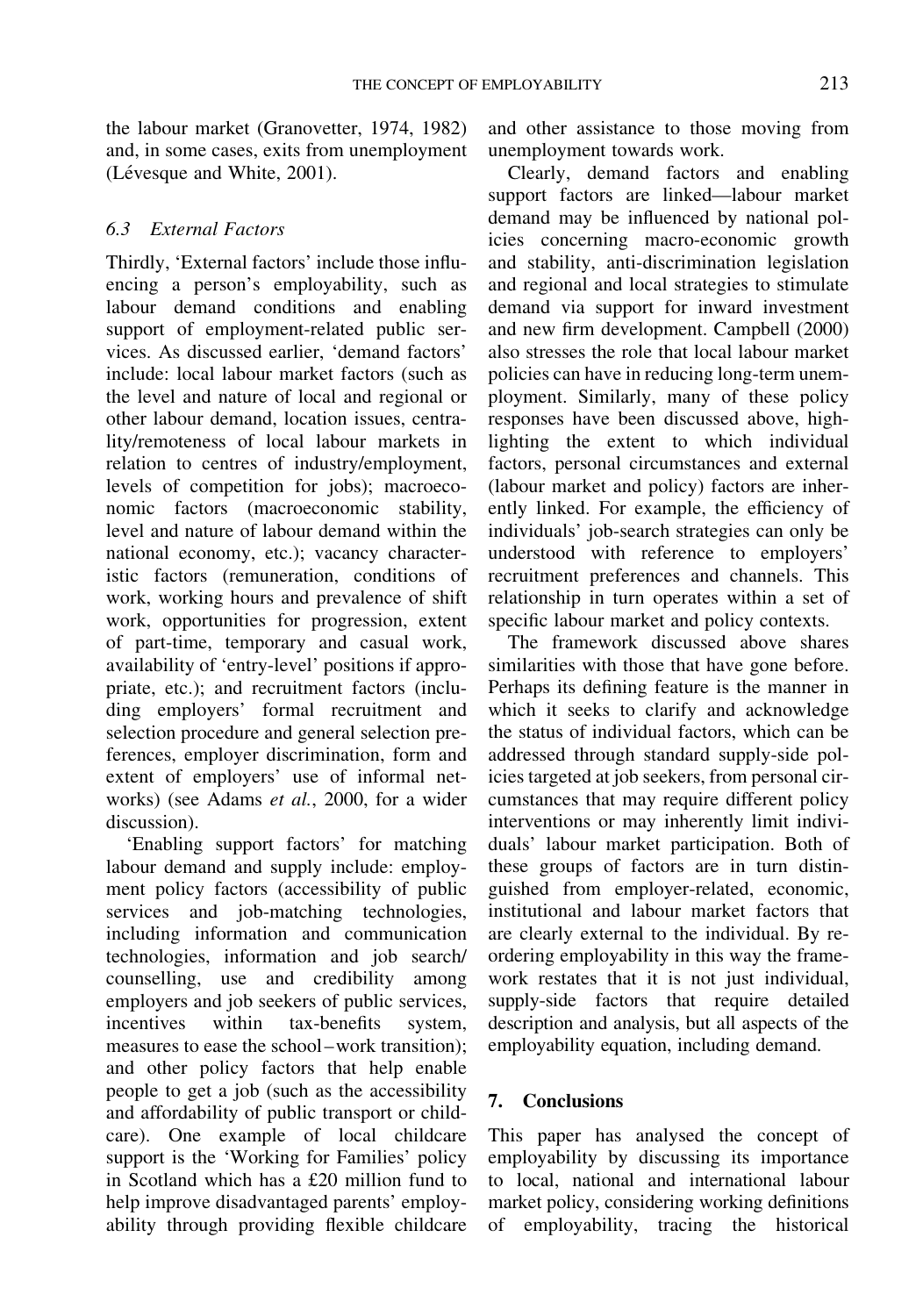development of the concept and examining how the concept is currently applied in UK labour market policy.

It is important to recognise that employability implicitly assumes specific types of demand that may vary across space, time and employers. Also, employers, potential employees and wider society can and do have fundamentally different perspectives on employability. Employability can be seen as referring to the individual's relationship with a single job (or 'class of jobs'), so that someone considered 'employable' for one job might not be considered so for a different job. From an employer's perspective, someone with appropriate employability skills and attributes may be 'employable', but this may be only the minimum criterion when considering candidates and no job offer may be made. From the job seeker's perspective, a lack of availability of enabling support (such as transport to work) or contract terms (such as the requirement for shift work) may mean that a specific job is not acceptable. From a policy-maker's perspective, the fact that the person does not take the job and remains unemployed suggests that (within the context of a specific vacancy or job role) the person is not 'employable'.

In recent years, many, but not all, researchers and policy-makers have used a 'narrow' concept of employability focusing upon 'employability skills and attributes', often resulting in purely supply-side 'employability' policies. This paper presents a 'broad' framework of employability, which takes account not only of 'individual factors' (including employability skills and attributes and job search), but also 'personal circumstances' and 'external factors'. Clearly, these factors have a close two-way interaction with each other.

Although the two perspectives are not mutually exclusive, there are at least two ways in which a 'broad' perspective can add to a 'narrow' concept of employability. First, the employability skills and attributes that an employer may demand depend upon the changing environment in which they operate, such as changing customer preferences, the actions of competitors and the state of the labour market. In a 'tight' labour market, an employer may accept (or find employable) someone whom they would not consider in a 'looser' labour market. Secondly, the 'narrow' view focusing on an individual's skills and attributes identifies important aspects of the employability equation, but omits other important aspects. For instance, there may be circumstances where job seekers with strong transferable skills and strategic job seeking will still struggle to find work—their actual 'employability' limited by—for example, family and caring responsibilities (which may also be a function of a lack of appropriate childcare provision and some employers' reluctance to develop family-friendly policies); problems in accessing transport and/or geographical remoteness; the numbers and/or type of vacancies within local labour markets; and the attitudes or recruiting methods of employers.

All of these factors should be incorporated within the concept of 'employability', if it relates to the ability of an (employed or unemployed) individual to move into or within employment rather than primarily to the minimum skills and attitudes that an employer requires of a job candidate.

A broad approach can help to move analysis and policy towards the identification of the full range of factors affecting a person's likelihood of getting a new job and so provide a framework for richer labour market models. It may also assist analysts and policy-makers to move towards more sustainable, long-term labour market strategies, by helping to identify the range of labour market factors that are, for example, stopping people moving into suitable work, the necessary interventions and their interconnections.

Furthermore, the long-term employability of job seekers and labour market programme participants is unlikely to be improved by training schemes that only consider employers' demands for competencies specific to their own immediate-term needs. Investment in skills that are genuinely transferable and of long-term value to employers, employees and other job seekers requires a substantial commitment to training within and beyond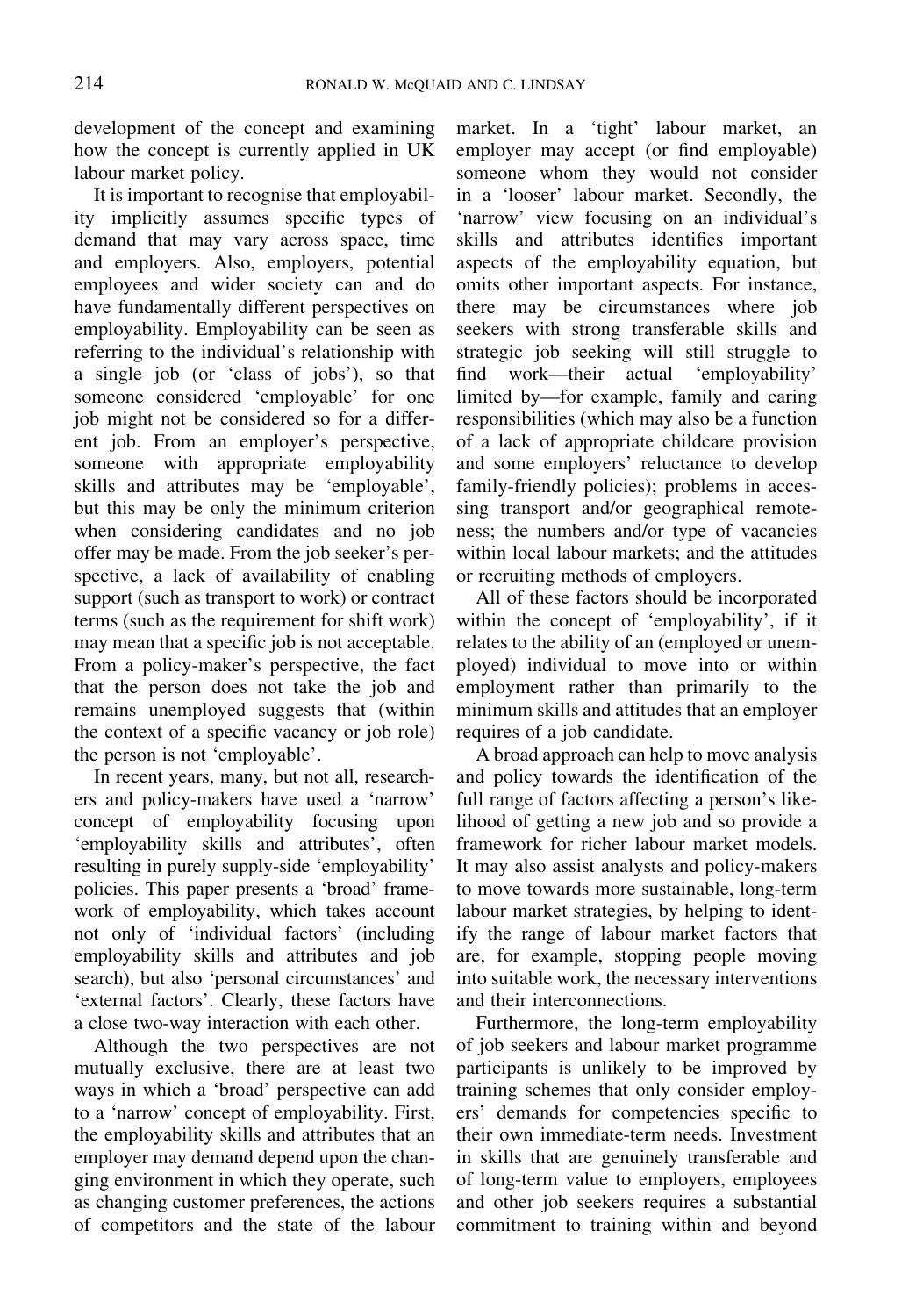the workplace, and to the overcoming of the many other barriers to an individual's employability. Employers have a crucial role to play in the design and delivery of provision demand-responsive employability programmes and intermediate labour market projects have proved highly effective, both in offering training that is relevant and in providing participants with positive and sustainable outcomes. However, there remains a need for local and national policy-makers to ensure that the interests of all the key interest-groups—employers, job seekers and workers—are addressed and that the full range of barriers to work and progression is addressed in an integrated manner. Care needs to be taken to distinguish the many different causal implications of the many different elements contained in a 'broad' (or indeed a 'narrow') approach to employability.

Returning, finally, to the theoretical debate surrounding employability, there is a continuing need for researchers and policy analysts to investigate the full range of factors affecting the ability of individuals to attain 'the character or quality of being employable'. Employability used as a buzzword for welfare to work strategies adds little to our understanding of the existing debate on supply-side and demand-side explanations of labour market disadvantage. Employability deployed as a broad concept, enabling us to analyse and describe the multidimensional barriers to work or progression faced by many unemployed and employed people, offers an opportunity to transcend the orthodoxies of the supply-side versus demand-side debate, and arrive at explanations and policy solutions that reflect the multifaceted and complex combination of factors affecting the labour market interactions of those in and out of work.

#### Note

1. For instance, Gardner (1999) argues that there are eight forms of intelligence (i.e. the capacity to solve problems or to fashion products that are valued in one or more cultural setting) that are used concurrently and normally complement each other as an individual solves problems or develops a set of skills. These are linguistic, logical-mathematical intelligence, musical intelligence, bodilykinesthetic (which may be of particular use for some physically demanding jobs), spatial, interpersonal (for example, working effectively with others), intrapersonal (the capacity to understand oneself, to appreciate one's feelings, fears and motivations) and naturalist intelligence (the ability to discriminate among living things as well as sensitivity to other features of the natural world).

#### **References**

- ABBRING, J., BERG, G. VAN DEN and OURS, J. VAN (2001) Business cycles and compositional variation in US unemployment, Journal of Business and Economic Statistics, 19, pp. 436–448.
- ABERG, R. (2001) Equilibrium unemployment, search behaviour and unemployment persistency, Cambridge Journal of Economics, 25, pp. 131–147.
- ADAMS, J., GREIG, M. and MCQUAID, R. W. (2000) Mismatch unemployment and local labour market efficiency: the role of employer and vacancy characteristics, Environment and Planning A, 32, pp. 1841–1856.
- ADAMS, J., GREIG, M. and MCQUAID, R. W. (2002) Mismatch in local labour markets in central Scotland: the neglected role of demand, Urban Studies, 39(8), pp. 1399–1416.
- ADAM-SMITH, D., NORRIS, G. and WILLIAMS, S. (2003) Continuity or change? The implications of the National Minimum Wage for work and employment in the hospitality industry, Work, Employment and Society, 17, pp. 29–47.
- BARUCH, Y. (2001) Employability: a substitute for loyalty?, Human Resource Development International, 4, pp. 543–566.
- BECKER, G. (1975) Human Capital: A Theoretical and empirical Analysis, 2nd edn. New York: National Bureau for Economic Research.
- BELT, V. and RICHARDSON, R. (2005) Social labour, employability and social exclusion: pre-employment training for call centre work, Urban Studies, 42(2), pp. 257–270.
- BLANCHARD, O. and SUMMERS, L. (1987) Hysteresis in unemployment, European Economic Review, 31, pp. 288–295.
- BLOEMAN, H. and STANCANELLI, E. (2001) Individual wealth, reservation wages and transitions to employment, Journal of Labor Economics, 19, pp. 400–439.
- BLUNKETT, D. (1999) Pessimistic pundits put on notice, The Guardian, 11 August, p. 25.
- BOERI, T., LAYARD, R. and NICKELL, S. (2000) Welfare to work and the fight against long-term unemployment. DfEE Research Report No. 206. Norwich: The Stationery Office.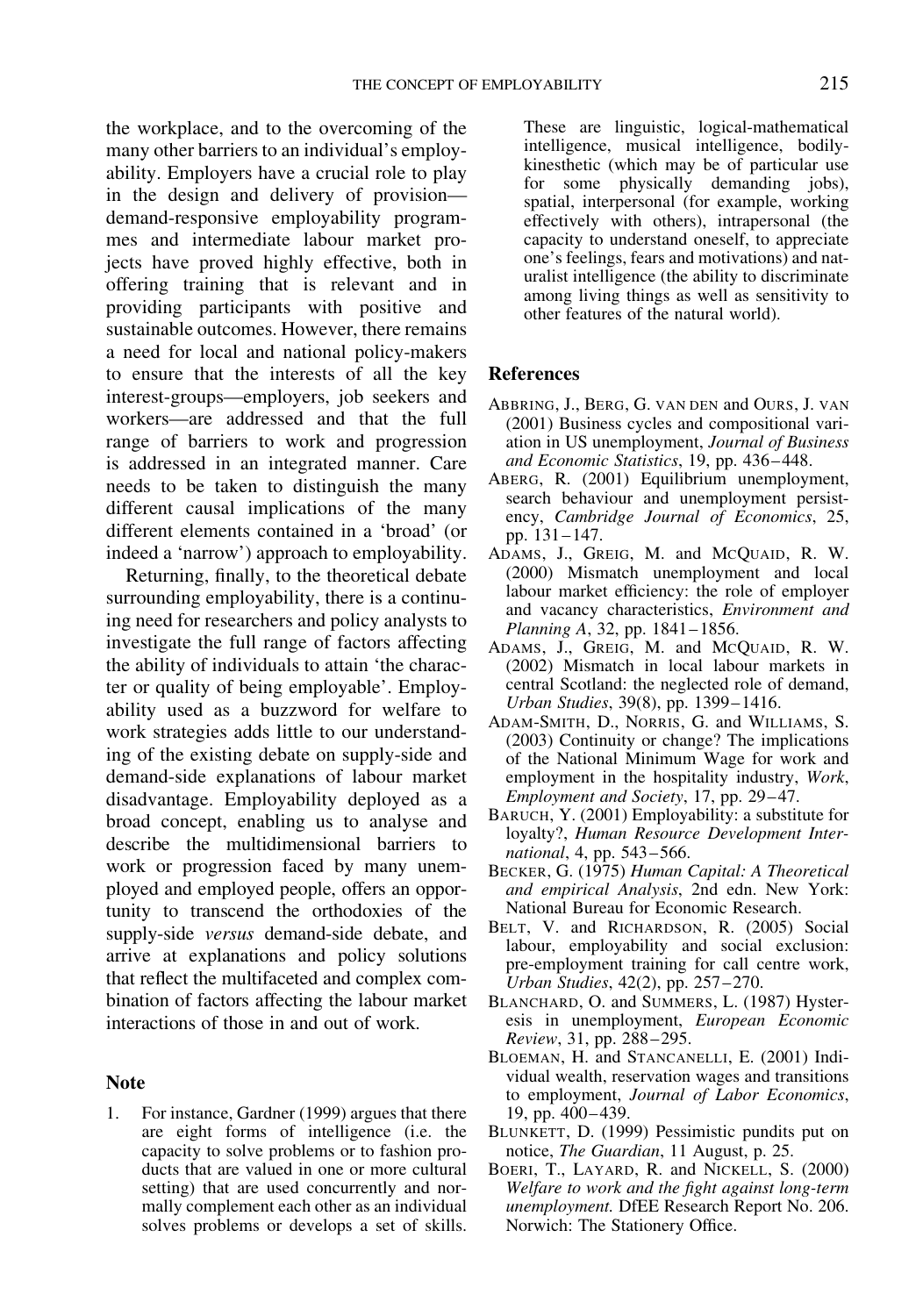- BOHEIM, R. and TAYLOR, M. P. (2001) Job search methods, intensity and success in Britain in the 1990s. Working Paper 01-07, Institute for Social and Economic Research, University of Essex, Colchester.
- BROWN, D. W. and KONRAD, A. M. (2001) Jobseeking in a turbulent economy: social networks and the importance of cross-industry ties to industry change, Human Relations, 54(8), pp. 1015–1044.
- BRYSON, A. (2003) Permanent revolution: the case of Britain's welfare to work regime, Benefits, 11, pp. 11–17.
- BUDD, A., LEVINE, P. and SMITH, P. (1998) Unemployment, vacancies and the longterm unemployed, Economic Journal, 98, pp. 1071–1091.
- CAMPBELL, M. (2000) Employability, adaptability and flexibility: changing labour market prospects, Regional Studies, 34, pp. 655–668.
- CANADIAN LABOUR FORCE DEVELOPMENT BOARD (1994) Putting the pieces together: towards a coherent transition system for Canada's labour force. Ottawa: Canadian Labour Force Development Board.
- CBI (CONFEDERATION OF BRITISH INDUSTRY) (1999) Making Employability Work: An Agenda for Action. London: CBI.
- CEC (COMMISSION OF THE EUROPEAN COMMU-NITIES) (1999) The European Employment Strategy: Investing in People; Investing in More and Better Jobs. Luxembourg: Office for Official Publications of the European Communities.
- CEC (2003a) Proposal for a council decision on guidelines for the employment policies of member states. Luxembourg: Office for Official Publications of the European Communities.
- CEC (2003b) The Future of the European Employment Strategy: A Strategy for Full Employment and Better Jobs for All. Luxembourg: Office for Official Publications of the European Communities.
- CHAPPLE, K. (2002) Out of touch, out of bounds: how social networks shape the labour market radii of women on welfare in San Francisco, Urban Geography, 22, pp. 617–640.
- COOK, J., ROCHE, M., WILLIAMS, C. C. and WINDEBANK, J. (2001) The evolution of active welfare policies as a solution to social exclusion in Britain, Journal of European Area Studies, 9, pp. 13–26.
- DAGUERRE, A. (2004) Importing workfare: policy transfer of social and labour market policies from the USA to Britain under New Labour, Social Policy and Administration, 38, pp. 41–56.
- DEAN, H., MACNEILL, V. and MELROSE, M. (2003) Ready to work? Understanding the experiences of people with multiple problems and needs, Benefits, 11, pp. 19–25.
- DfEE (DEPARTMENT FOR EDUCATION AND EMPLOYMENT) (1997a) DfEE Press Release 178/97: Blunkett's call to the nation to join his crusade for jobs. London: DfEE.
- DfEE (1997b) The Design of the New Deal for 18– 24 Year Olds. London: DfEE.
- DfEE (1997c) Learning and Working Together for the Future. London: DfEE.
- DfEE (1998) The Design of the New Deal for Longterm Unemployed People. London: DfEE.
- DfEE (2001) The UK Employment Action Plan. London: DfEE.
- DHFETE (DEPARTMENT OF HIGHER AND FURTHER EDUCATION, TRAINING AND EMPLOYMENT) (2002) Report of the Taskforce on Employability and Long-term Unemployment. Belfast: DHFETE.
- DRUCKER, P.F. (1985) Innovation and Entrepreneurship. London: Heinemann.
- DSS (DEPARTMENT FOR SOCIAL SECURITY) (1998) New Ambitions for Our Country: A New Contract for Welfare. London: DSS.
- DWP (DEPARTMENT FOR WORK AND PENSIONS) (2002) The UK Employment Action Plan 2002. London: DWP.
- DWP (2003) Full Employment in Every Region. London: DWP.
- ELLIG, B. R. (1998) Employment and employability: foundation of the new social contract, Human Resource Management, 37, pp. 173–175.
- ETZONI, A. (1993) The Spirit of the Community. New York: Simon and Schuster.
- EVANS, C., NATHAN, M. and SIMMONDS, D. (1999) Employability through Work. Manchester: Centre for Local Economic Strategies.
- EVANS, M. (2001) Britain: moving towards a work and opportunity-focused welfare state?, International Journal of Social Welfare, 10, pp. 260–266.
- FINN, D. (2000) From full employment to full employability: a new deal for Britain's unemployed?, International Journal of Manpower, 21, pp. 384–399.
- FINN, D. (2003) The 'employment-first' welfare state: lessons from the New Deal for Young People, Social Policy and Administration, 37, pp. 709–724.
- FLETCHER, D. R. (2004) Demand-led programmes: challenging labour market inequalities or reinforcing them?, Environment and Planning C, 22, pp. 115–128.
- FREEMAN, R. (2000) The US 'underclass' in a booming economy, World Economics, 1, pp. 89–100.
- GARDNER, H. (1999) Intelligence Reframed: Multiple Intelligences for the 21st Century. New York: Basic Books.
- GAZIER, B. (1998a) Observations and recommendations, in: B. GAZIER (Ed.) Employability -Concepts and Policies, pp. 298–315. Berlin: European Employment Observatory.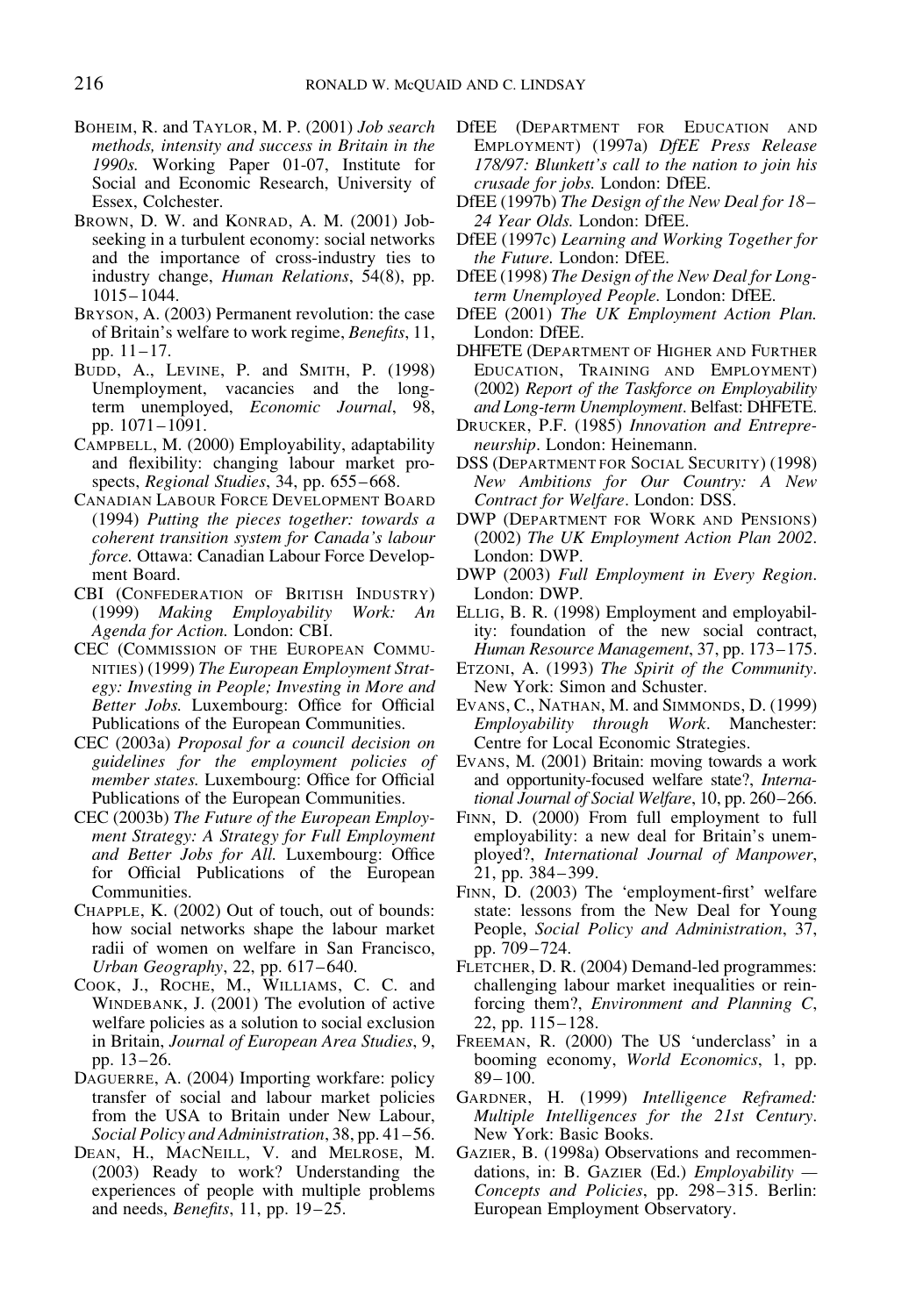- GAZIER, B. (1998b) Employability definitions and trends, in: B. GAZIER (Ed.) Employability: Concepts and Policies, pp. 37–71. Berlin: European Employment Observatory.
- GAZIER, B. (2001) Employability: the complexity of a policy notion, in: P. WEINERT, M. BAUKENS, P. BOLLEROT ET AL. (Eds) Employability: From Theory to Practice, pp. 3–23. New Brunswick, NJ: Transaction Books.
- GIBB, A. A. (1993) The enterprise culture and education, International Small Business Journal, 11, pp. 11–34.
- GLOMB, T. M. and TEWS, M. J. (2004) Emotional labor: a conceptualization and scale development, Journal of Vocational Behavior, 64, pp.  $1-23.$
- GRANOVETTER, M. (1974) Getting a Job: A Study of Contacts and Careers. Cambridge, MA: Harvard University Press.
- GRANOVETTER, M. (1982) The strength of weak ties: a network theory revisited, in: P. V. MARSDEN and N. LIN (Eds) Social Structure and Network Analysis, pp. 105–130. London: Sage.
- GREGG, P. and WANDSWORTH, J. (1996) How effective are state employment agencies? Jobcentre use and job matching in Britain, Oxford Review of Economics and Statistics, 58, pp. 443–467.
- HARTSHORN, C. and SEAR, L. (2005) Employability and enterprise: evidence from the North East, Urban Studies, 42(2), pp. 271–283.
- HAUGHTON, G., JONES, M., PECK, J. ET AL. (2000) Labour market policy as flexible workfare: Prototype Employment Zones and the new workfarism, Regional Studies, 34, pp. 669–680.
- HEENAN, D. (2002) 'It won't change the world but it turned my life around': participants' views on the personal advisor scheme in the New Deal for Disabled People, Disability and Society, 17, pp. 383–401.
- HILLAGE, J. and POLLARD, E. (1998) Employability: Developing a Framework for Policy Analysis. London: DfEE.
- HM TREASURY (1997) Treasury Press Release 122/97, 13th October: Gordon Brown unveils UK Employment Action Plan. London: HM Treasury.
- HOFFERTH, S. L. and ICELAND, J. (1998) Social capital in rural and urban communities, Rural Sociology, 63, pp. 574–598.
- HOLMES, L. M. (2001) Reconsidering graduate employability: the graduate identity approach, Quality in Higher Education, 7, pp. 111–119.
- HOLZER, H. J. (1988) Search methods used by unemployed youths, Journal of Labor Economics, 6, pp. 1–20.
- ILO (INTERNATIONAL LABOUR ORGANISATION) (2000) Training for Employment: Social Inclusion, Productivity Report V. Geneva: ILO.
- KLEINMAN, M. and WEST, A. (1998) Employability and the New Deals, New Economy, 5, pp. 174–179.
- KLEINMAN, M., WEST, A. and SPARKES, J. (1998) Investing in employability: the roles of business and government in the transition to work. London: London School of Economics.
- LABOUR PARTY (2001) Ambitions for Britain: Labour's Manifesto. London: Labour Party.
- LAKEY, J., BARNES, H. and PARRY, J. (2001) Getting a Chance: Employment Support for Young People with Multiple Disadvantages. York: Joseph Rowntree Foundation.
- LAYARD, R. (1997) Preventing long-term unemployment: an economic analysis, in: D. J. SNOWER and G. DELA DEHESA (Eds) Unemployment Policy: Government Options for the Labour Market, pp. 333–348. Cambridge: Cambridge University Press.
- LAYARD, R. (2000) Welfare-to-work and the New Deal, World Economics, 1, pp. 29–39.
- LAYARD, R., NICKELL, S. and JACKMAN, R. (1991) Unemployment, Macroeconomic Performance and the Labour Market. Oxford: Oxford University Press.
- LAYARD, R., NICKELL, S. and JACKMAN, R. (1994) The Unemployment Crises. Oxford: Oxford University Press.
- LEDRUT, R. (1966) Sociologie du chômage. Paris: PUF.
- LÉVESQUE, M. and WHITE, D. (2001) Capital social, capital humain et sortie de l'aide sociale pour des prestataires de longue durée, Canadian Journal of Sociology, 26, pp. 167–192.
- LINDSAY, C. (2001) A new deal through partnership, a new approach to employability: the New Deal for Young People in the United Kingdom, in: A. SERRANO PASCUAL (Ed.) The Role of Social and Civil Partnerships in Combating Youth Unemployment, pp. 173–190. Brussels: European Trade Union Institute.
- LINDSAY, C. (2002) Long-term unemployment and the employability gap: priorities for renewing Britain's New Deal, Journal of European Industrial Training, 26, pp. 411–419.
- LINDSAY, C. and MCQUAID, R. W. (2004) Avoiding the 'McJobs': unemployed job seekers and attitudes to service work, Work, Employment and Society, 18, pp. 297–318.
- LINDSAY, C., MCCRACKEN, M. and MCQUAID, R. W. (2003) Unemployment duration and employability in remote rural labour markets, Journal of Rural Studies, 19, pp. 187–200.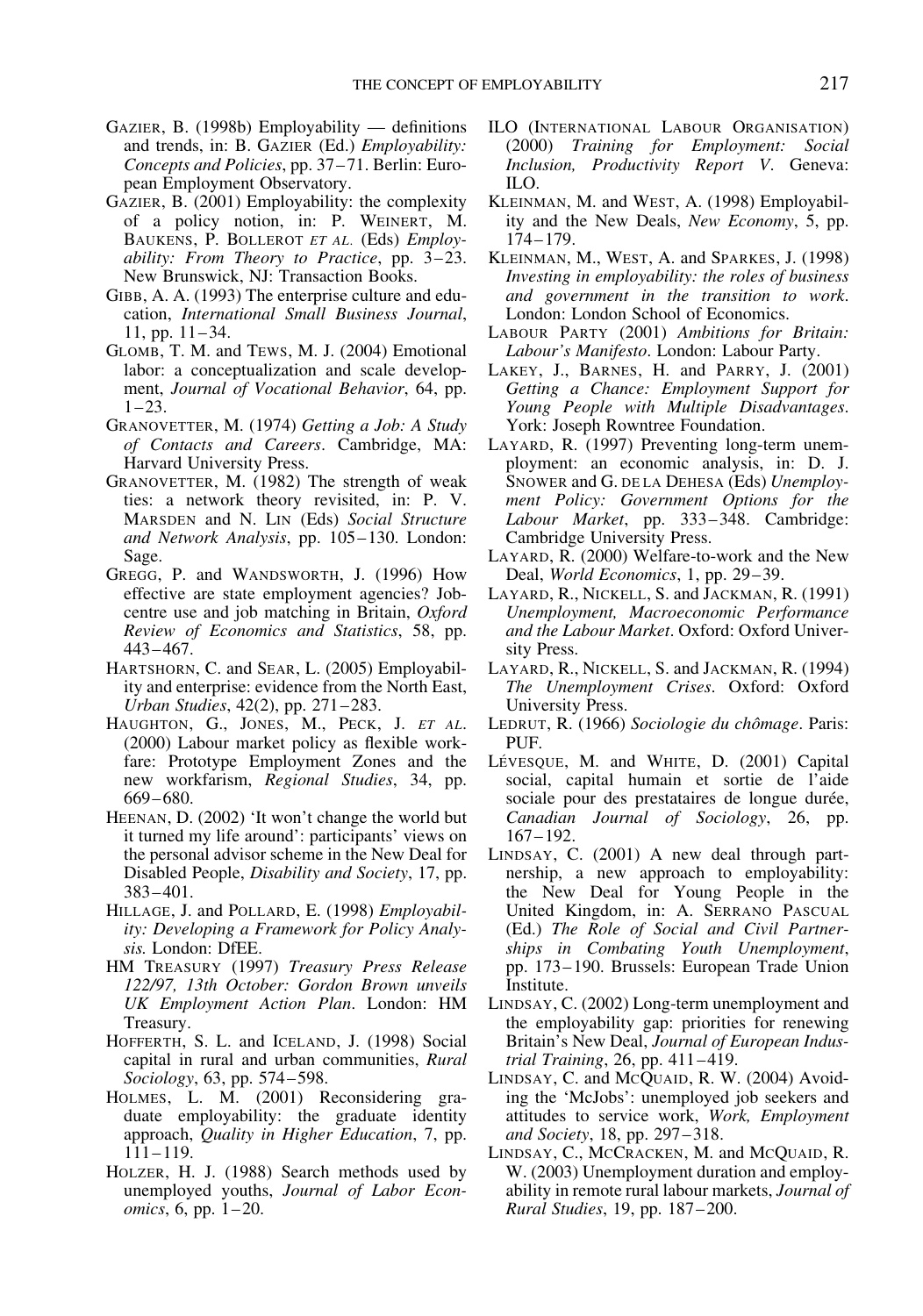- LISTER, R. (2001) Work for those who can, security for those who cannot: a Third Way in social security reform or fractured social citizenship? in: R. EDWARDS and J. GLOVER (Eds) Risk and Citizenship: Key Issues in Welfare, pp. 96– 115. London: Routledge.
- MACHIN, S. and MANNING, A. (1999) The causes and consequences of long-term unemployment in Europe, in: O. ASHENFELTER and D. CARD (Eds) Handbook of Labor Economics, pp. 3085–3139. Amsterdam: Elsevier.
- MARTIN, R. L., MORRISON, P. and NATIVEL, C. (2003) The local impact of the New Deal: does geography matter?, in: R. L. MARTIN and P. MORRISON (Eds) Local Labour Markets: Processes, Problems and Policies, pp. 175–207. London: Routledge.
- MCLAUGHLIN, E., TREWSDALE, J. and MCCAY, N. (2001) The rise and fall of the UK's first tax credit: the Working Families Tax Credit 1998–2000, Social Policy and Administration, 35, pp. 163–180.
- MCQUAID, R. W. (2002) Entrepreneurship and ICT industries: support from regional and local policies, Regional Studies, 36, pp. 909–919.
- MCQUAID, R. W. and LINDSAY, C. (2002) The 'employability gap': long-term unemployment and barriers to work in buoyant labour markets, Environment and Planning C, 20, pp. 613–628.
- MCQUAID, R. W., GREIG, M., and ADAMS, J. (2004) Are New Deal employment initiatives on target? Evidence from job search success in local labour markets, International Journal of Manpower, 22, pp. 392–410.
- MCQUAID, R. W., LINDSAY, C. and GREIG, M. (2003) Wired for work? ICT and job seeking in rural areas. A Report For The Joseph Rowntree Foundation. York: York Publishing.
- MILLAR, J. (2000) Keeping Track of Welfare Reform: The New Deal Programmes. York: Joseph Rowntree Foundation.
- MONK, S., DUNN, J., FITZGERALD, M. and HODGE, I. (1999) Finding Work in Rural Areas: Barriers and Bridges. York: Joseph Rowntree Foundation.
- MURRAY, C. (1990) The Emerging British Underclass. London: IEA.
- NICKELL, S. (1998) Unemployment: questions and some answers, Economic Journal, 108, pp. 802–816.
- NICKELL, S. and QUINTINI, G. (2002) The recent performance of the UK labour market, Oxford Review of Economic Policy, 18, pp. 202–220.
- NICKSON, D., WARHURST, C., CULLEN, A. and WATT, A. (2003) Bringing in the excluded? Aesthetic labour, skills and training in the 'new' economy, Journal of Education and Work, 16, pp. 185–203.
- OECD (ORGANISATION FOR ECONOMIC CO-OPERATION AND DEVELOPMENT) (1994a) The

OECD Jobs Study: Evidence and Explanations. Paris: OECD.

- OECD (1994b) New Orientations for Social Policy. Paris: OECD.
- OECD (1998) Human Capital Investment: An International Comparison. Paris: OECD.
- OSBERG, L. (1993) Fishing in different pools: job search strategies and job finding success in Canada in the early 1980s, Journal of Labor Economics, 11, pp. 348–386.
- PECK, J. (2001) Workfare States. New York: Guilford.
- PECK, J. and THEODORE, N. (2000) Beyond employability, Cambridge Journal of Economics, 24, pp. 729–749.
- PHILPOTT, J. (1998) Improving employability and welfare to work policies: a UK perspective, in: B. GAZIER (Ed.) Employability: Concepts and Policies, pp. 97–120. Berlin: European Employment Observatory.
- PHILPOTT, J. (1999) Behind the 'Buzzword': Employability. London: Employment Policy Institute.
- POWELL, M. (2000) New Labour and the Third Way in the British welfare state: a new and distinctive approach?, Critical Social Policy, 20, pp. 39–60.
- RAJAN, A. (1997) Employability in the finance sector: rhetoric vs. reality, Human Resource Management Journal, 7, pp. 67–78.
- ROBSON, M. T. (2001) Regional variations in the competitiveness of unemployed job seekers and the rate of outflow from unemployment. Oxford Bulletin of Economics and Statistics, 63, pp. 61–90.
- ROULSTONE, A. (2000) Disability, dependency and the New Deal for Disabled People, Disability and Society, 15, pp. 427–444.
- SAINT-PAUL, G. (1996) Are the unemployed unemployable?, European Economic Review, 40, pp. 1501–1519.
- SERRANO PASCUAL, A. (2001a) The European Employment Strategy to tackle youth unemployment: the concept of employability. Paper presented at the European Industrial Relations Congress, Oslo, June.
- SERRANO PASCUAL, A. (2001b) The role of social and civil partnership networks in combating youth unemployment: bridging the gap between the European and the local level, in: A. SERRANO PASCUAL (Ed.) The Role of Social and Civil Partnerships in Combating Youth Unemployment, pp. 13–59. Brussels: European Trade Union Institute.
- SINFIELD, A. (2001) Benefits and research in the labour market, European Journal of Social Security, 3, pp. 209–235.
- STOLOFF, J. A., GLANVILLE, J. L. and BIENENSTOCK, E. J. (1999) Women's partici-